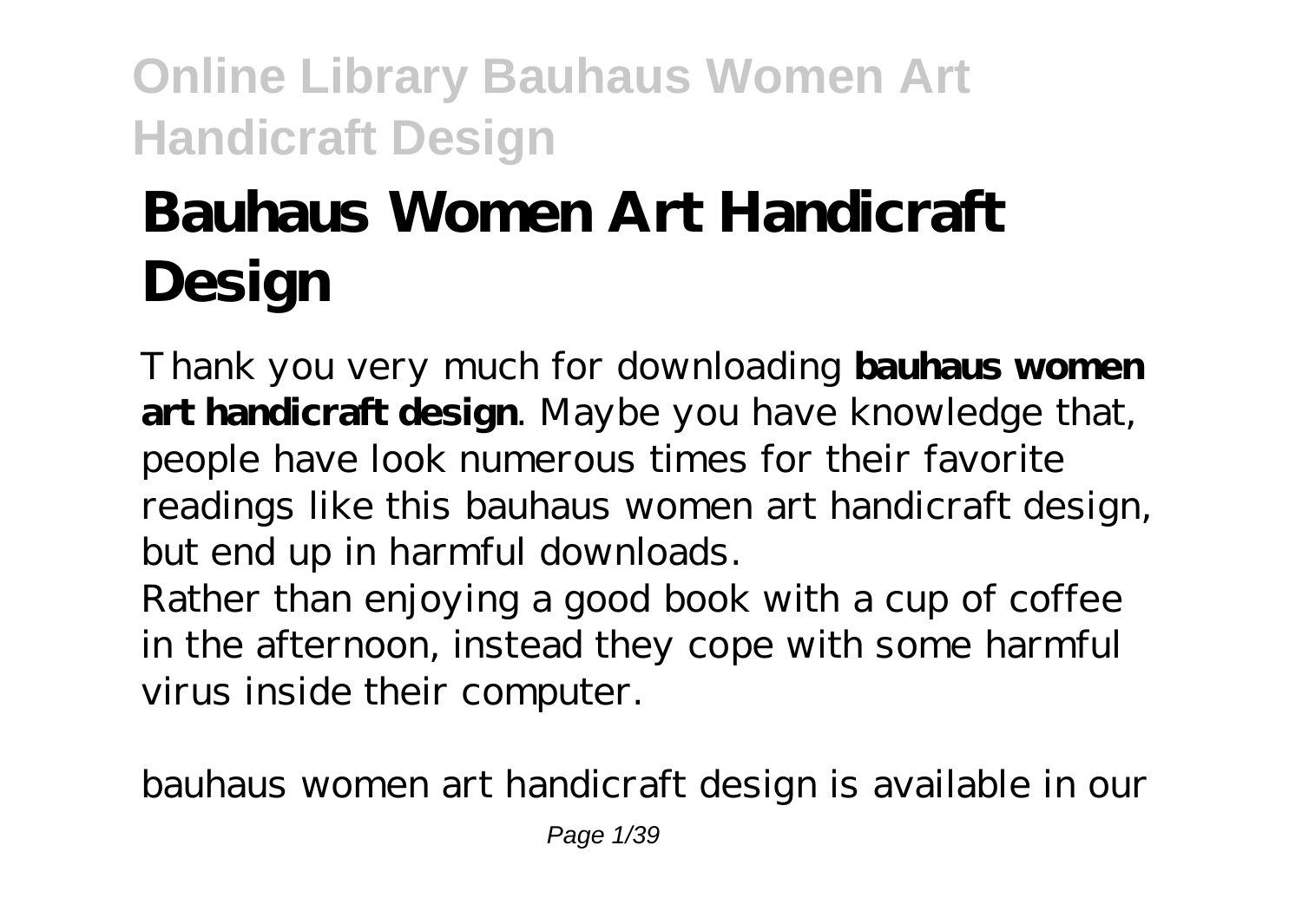book collection an online access to it is set as public so you can get it instantly.

Our book servers saves in multiple countries, allowing you to get the most less latency time to download any of our books like this one.

Merely said, the bauhaus women art handicraft design is universally compatible with any devices to read

*Download Bauhaus Women: Art, Handicraft, Design PDF* bauhaus 1

Bauhaus: Art as Life - Talk: An Insider's Glimpse of Bauhaus Life Design Resource Book - Inspirations and Results *wood carving designs,wooden working,craft,cute ladies ,Handmade Mysuru Rosewood* Page 2/39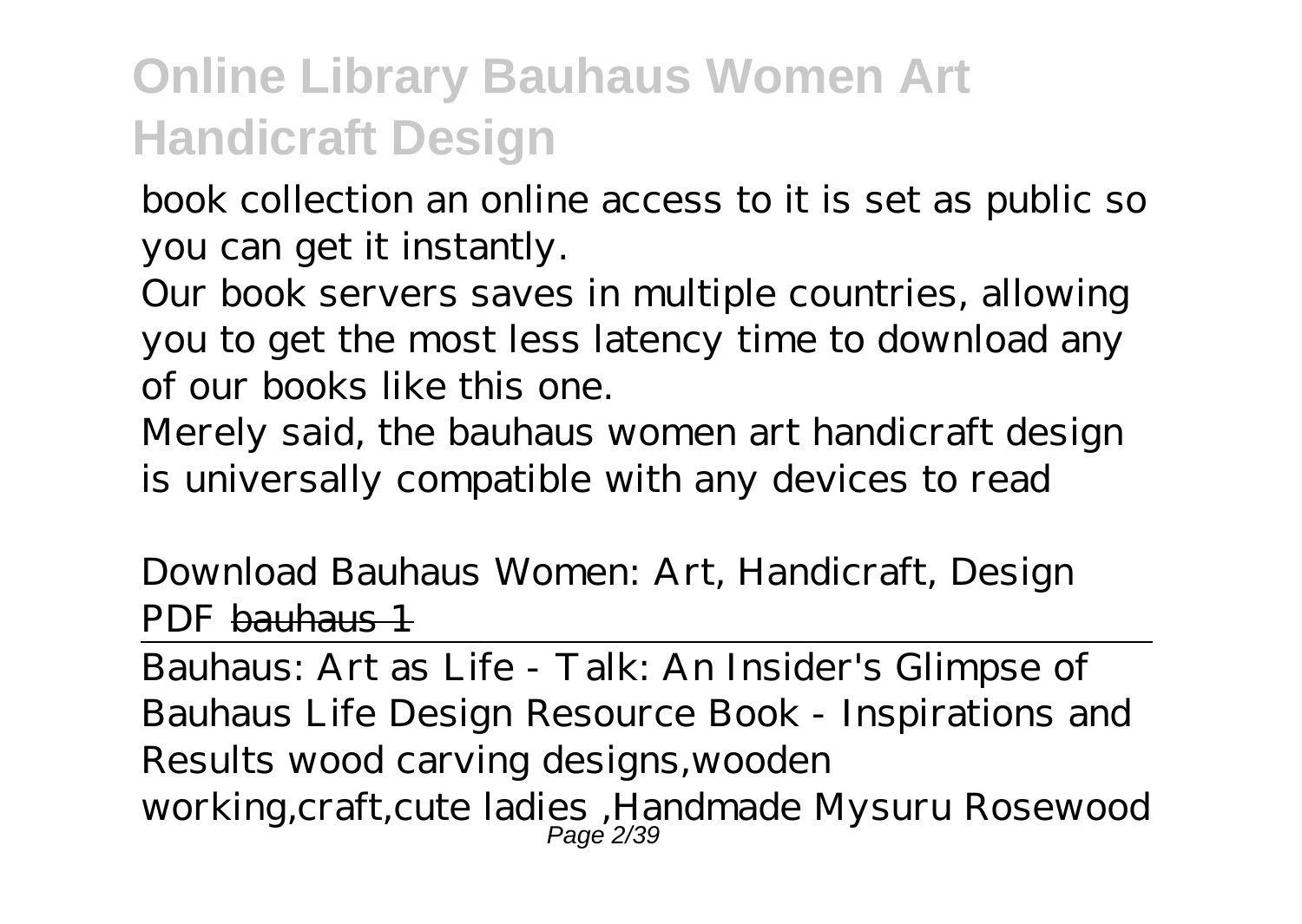*Inlay : Art of Turning Wood into Wonders* Triadisches Ballett von Oskar Schlemmer - Bauhaus (Best Quality) William Morris: Useful Beauty in the Home Eva Zeisel: Life and Design Stories Spanning a Century **Arts and Crafts Movement** How To Bauhaus - Wooden Basic Block | DIY Tutorial Bauhaus Design

BHR OX - Funktionalism \u0026 Bauhaus - Table-Talk - 12.10.2019 ENGLISHINCREDIBLE AND INGENIOUS GATES AND Furniture compilation #5 **Design in Process Episode 2: Design History The Red House - Philip Webb and William Morris Router-Based Inlay** Le Bois des Moutiers: French Arts \u0026 Crafts *William Morris Short Film - People, Places \u0026*

*Nature\" Project : 2013* **The first secret of great design** Page 3/39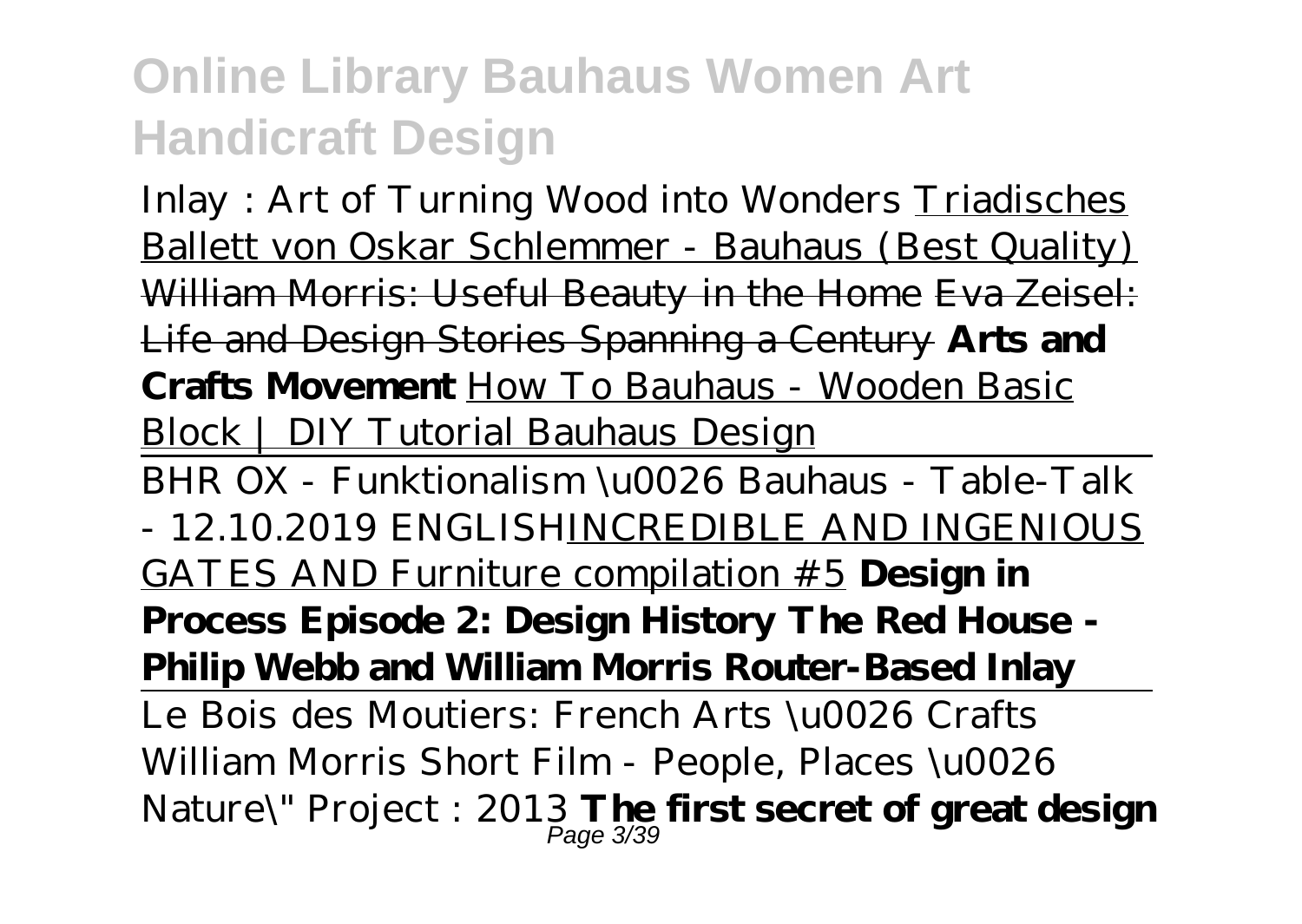**| Tony Fadell** Wood work making lotus flower wood design wonderful look wood carving Mahindra AP *Gustav Stickley and the American Arts and Crafts Movement- Exhibition Tour* Mysore Rosewood Inlay **Taste, Design, and Influence: David Gill in Coversation with Daniella Ohad** *Ideas from the History of Graphic Design, Week 2: The Bauhaus Ancient Furniture History* Philip Meggs: The Bauhaus \u0026 Graphic Design 2 Architecture, art and design - 100 years of the Bauhaus  $(1/3)$   $\mid$  DW Documentary History of ID Week 4 Part 1: The Arts and Crafts Movement and StyleThe Contemporary Craft/Design Revolution - Furniture Today (3)

#NETJRFVISULARTBOOK #KVSNVSDRAWINGBOOK Page 4/39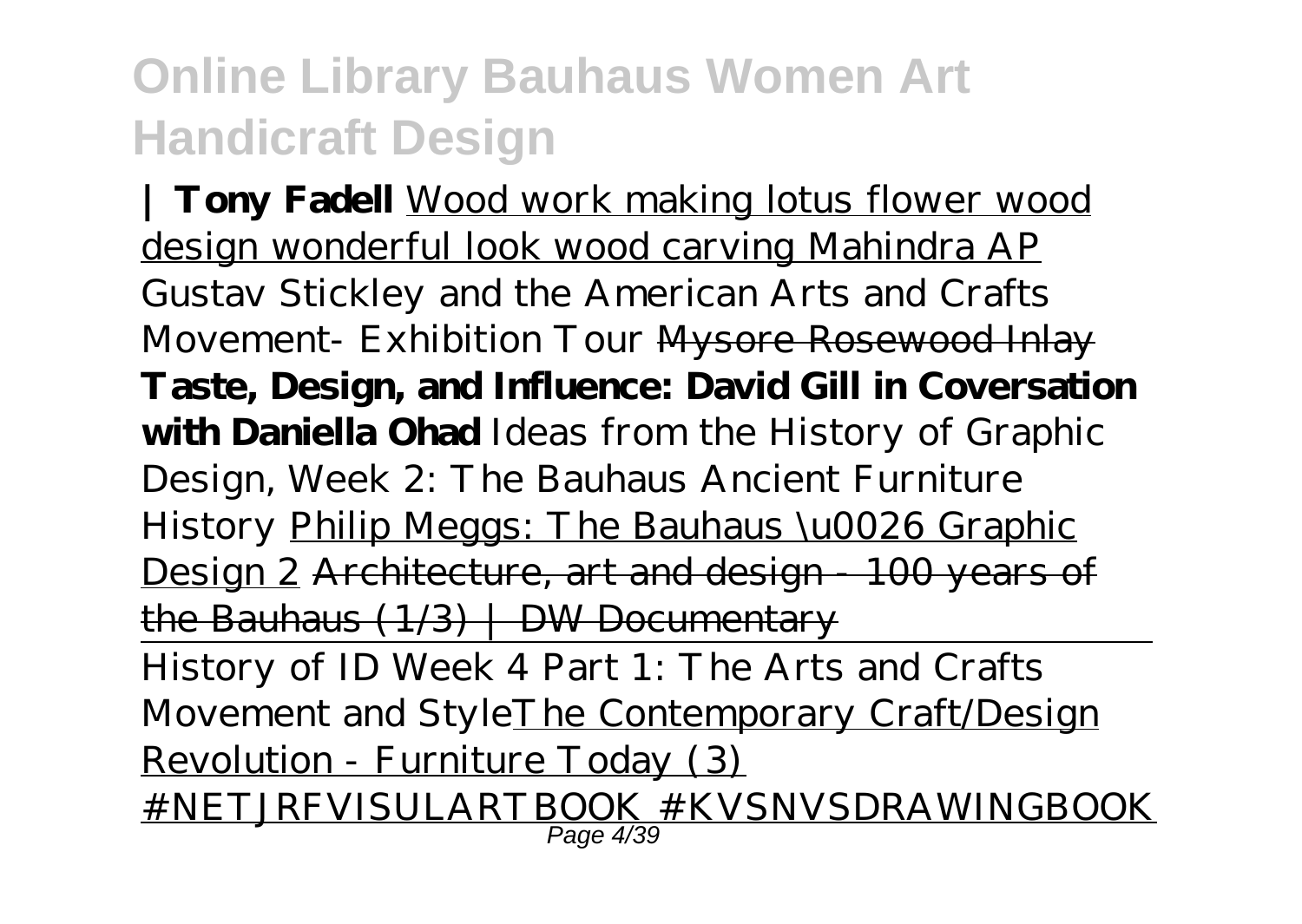**...**

#### | TGT PGT DSSSB DRAWING TEACHER EXAM BOOK | **Bauhaus Women Art Handicraft Design**

Bauhaus Women: Art, Handicraft, Design Hardcover – September 15, 2015 by Ulrike Muller (Author) 4.6 out of 5 stars 16 ratings. See all formats and editions Hide other formats and editions. Price New from Used from Hardcover "Please retry" \$41.19 . \$64.98: \$41.18:

# **Bauhaus Women: Art, Handicraft, Design: Muller, Ulrike**

Bauhaus Women: Art, Handicraft, Design Written by Ulrike Muller. This monograph—published to coincide with the Bauhaus exhibition at the MoMA (November 8, 2009-January 25, 2010)—celebrates the work of twenty Page 5/39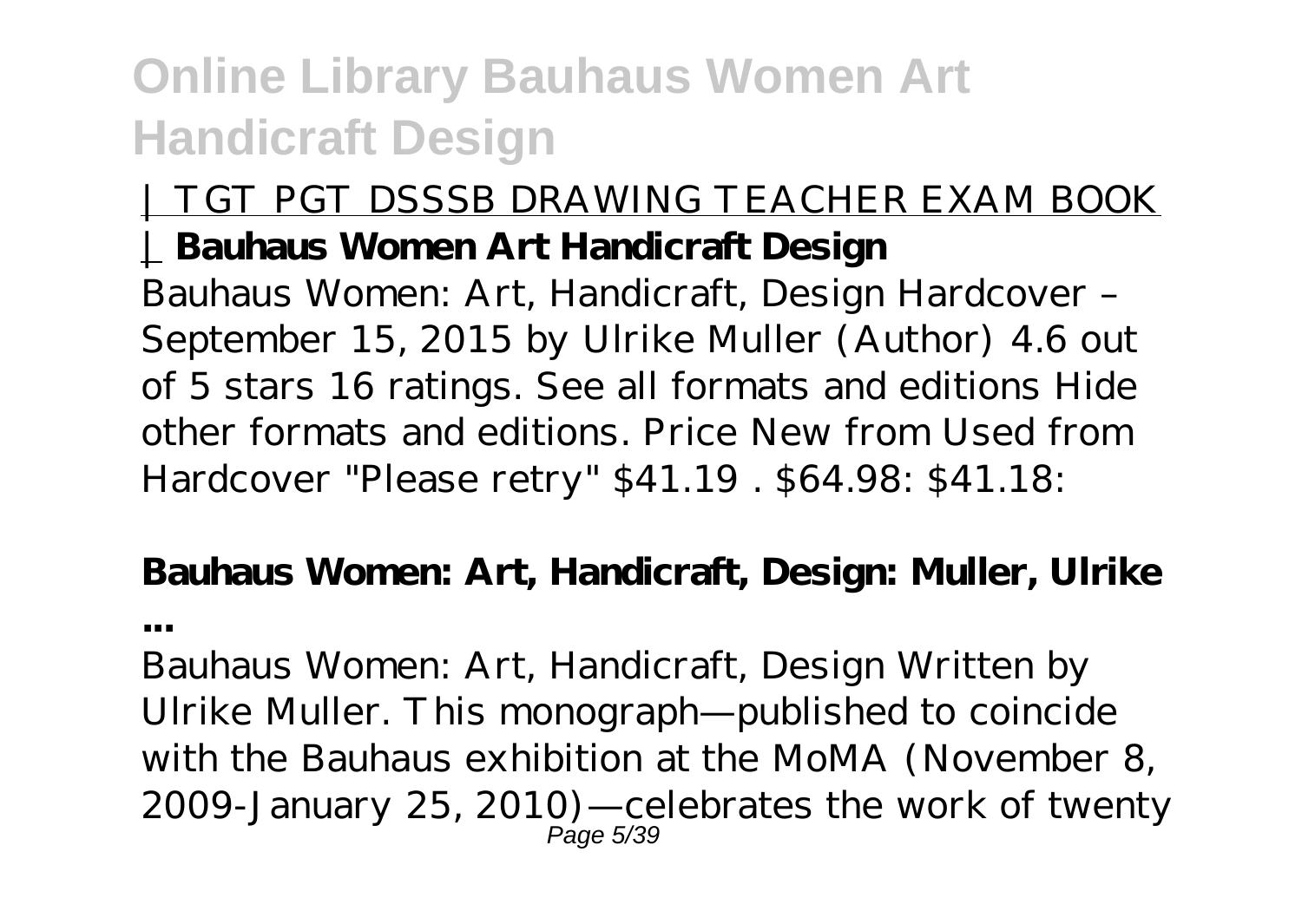women artists who created feverishly in all the teaching, workshop, and production branches of the Bauhaus—women who should have been included in the major art histories of the ...

#### **Bauhaus Women: Art, Handicraft, Design - Rizzoli New York**

This monograph--published to coincide with the Bauhaus exhibition at the MoMA (November 8, 2009-January 25, 2010)--celebrates the work of twenty women artists who created feverishly in all the teaching, workshop, and production branches of the Bauhaus--women who should have been included in the major art histories of the twentieth century long ago, Page 6/39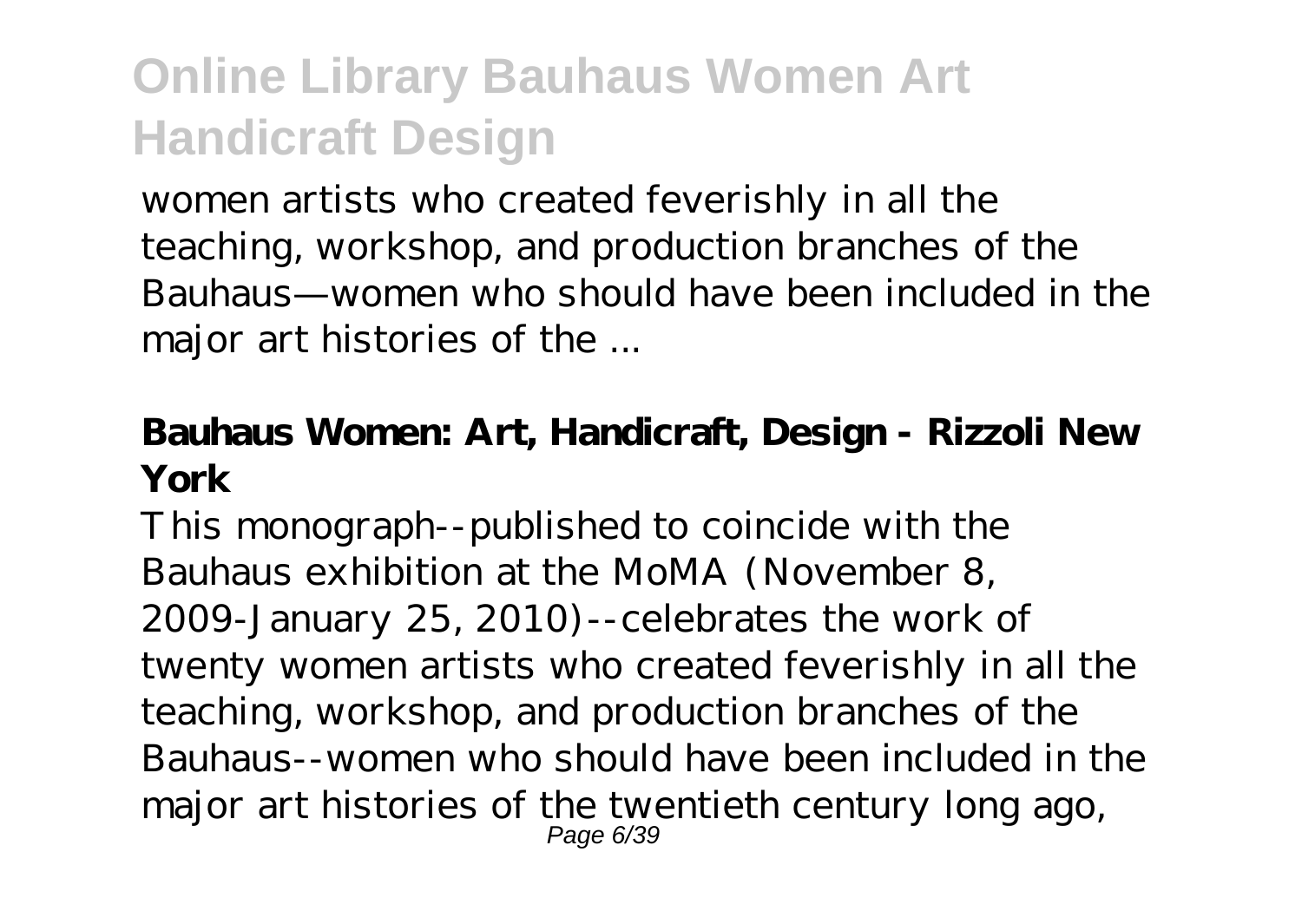but whose names, masterpieces, and ...

### **BAUHAUS WOMEN: ART, HANDICRAFT, DESIGN | Rizzoli Bookstore**

Bauhaus Women: Art, Handicraft, Design by. Ulrike Müller.  $4.12 \cdot$  Rating details  $\cdot$  25 ratings  $\cdot$  6 reviews This monograph—published to coincide with the Bauhaus exhibition at the MoMA (November 8, 2009-January 25, 2010)—celebrates the work of twenty women artists who created feverishly in all the teaching, workshop, and production ...

### **Bauhaus Women: Art, Handicraft, Design by Ulrike Müller**

Page 7/39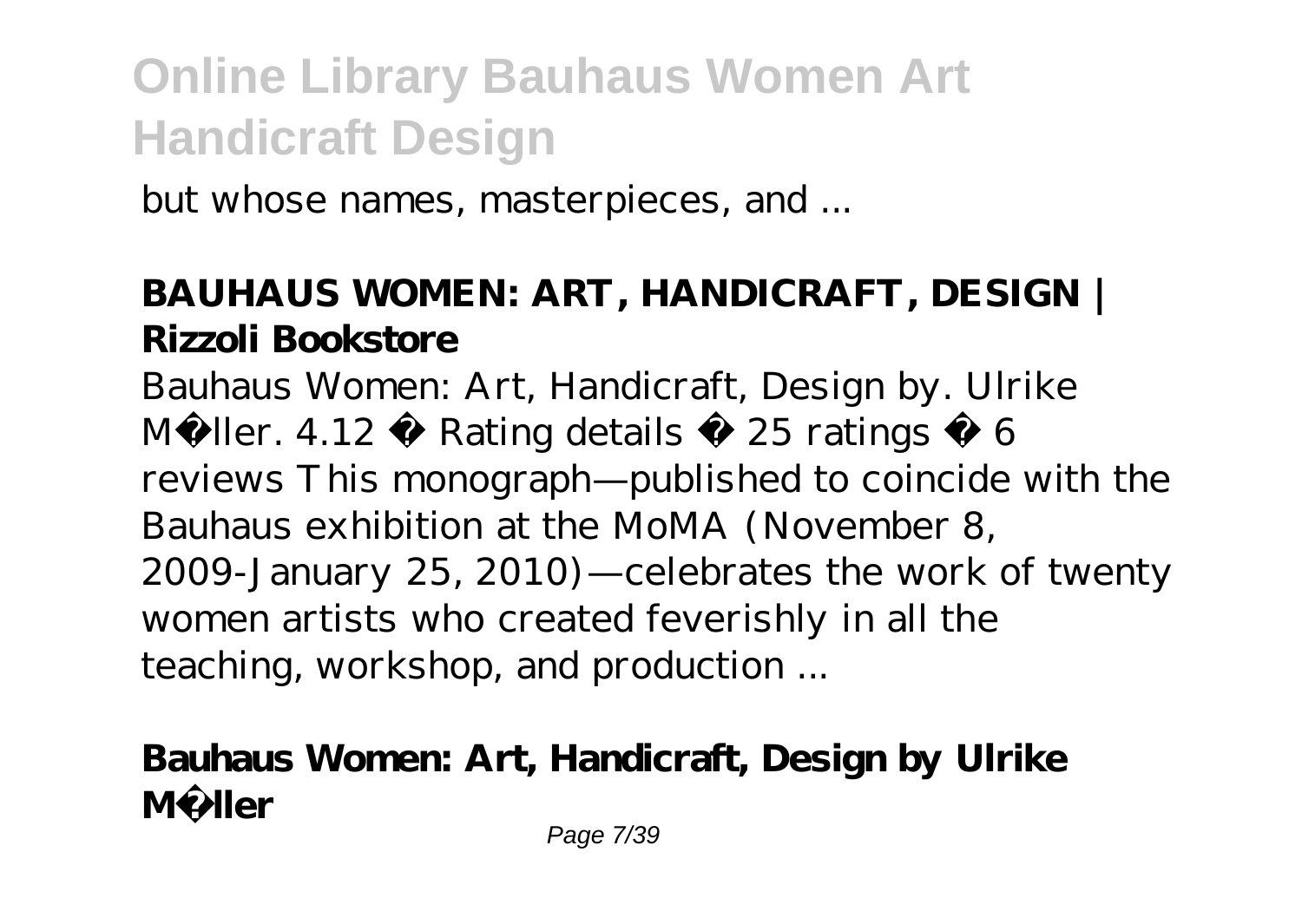Praise For Bauhaus Women: Art, Handicraft, Design… The first monograph on the female painters, photographers, architects, sculptors, and designers of the vanguard Bauhaus School, who helped shape the cultural history of the twentieth century.

### **Bauhaus Women: Art, Handicraft, Design | IndieBound.org**

Buy Bauhaus Women: Art, Handicraft, Design by Ulrike Muller online at Alibris. We have new and used copies available, in 2 editions - starting at \$13.93. Shop now.

### **Bauhaus Women: Art, Handicraft, Design by Ulrike Muller ...**

Page 8/39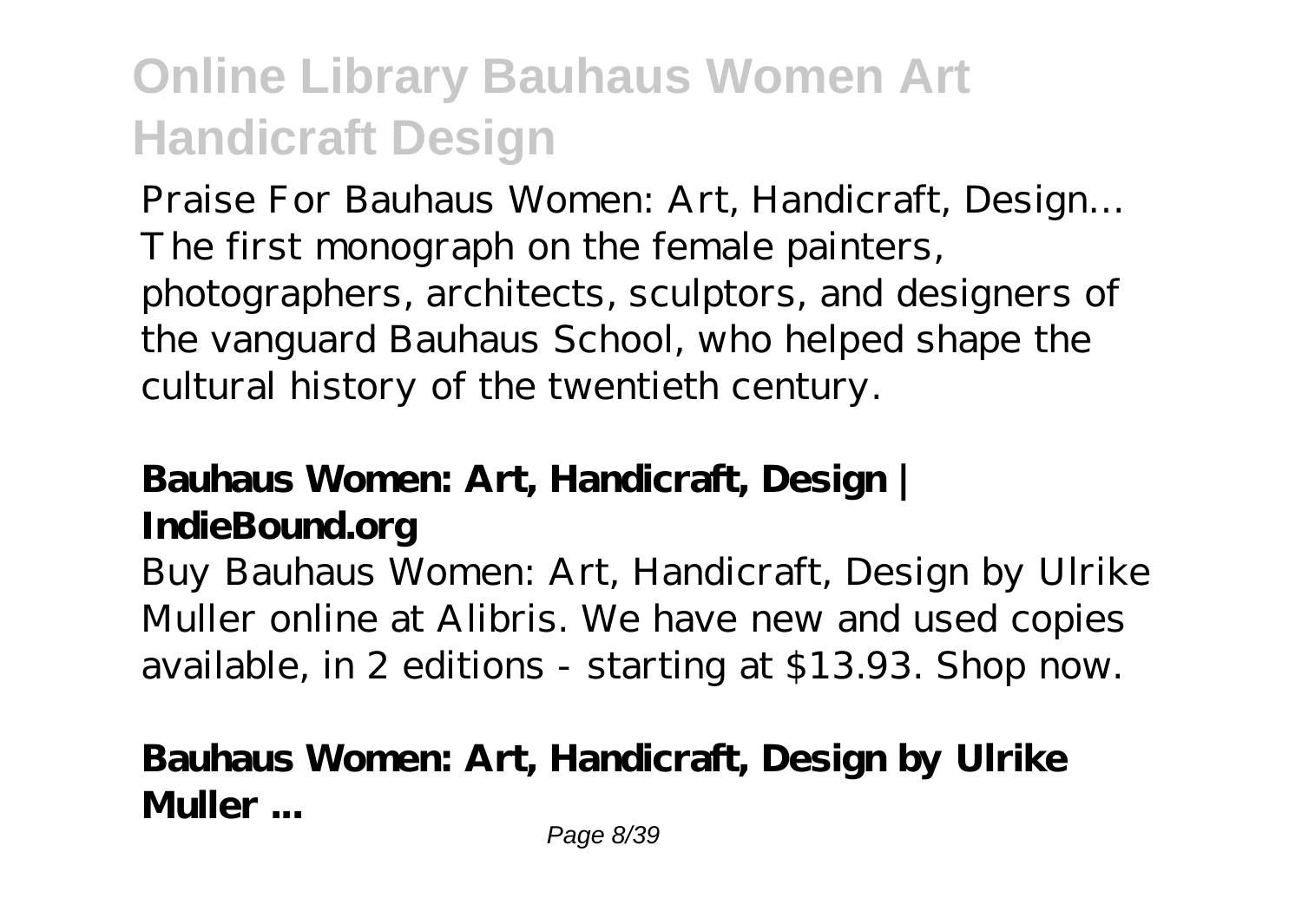Bauhaus Women: Art, Handicraft, Design - Ulrike Muller, Hardcover 2009. Condition is "Brand New". Shipped with USPS Media Mail.

#### **Bauhaus Women: Art, Handicraft, Design - Ulrike Muller ...**

This monograph is published to coincide with the Bauhaus exhibition at the MoMA (November 8, 2009-January 25, 2010) and celebrates the work of twenty women artists who created feverishly in all the…

### **Bauhaus Women: Art, Handicraft and Design - David Krut Books**

Page 9/39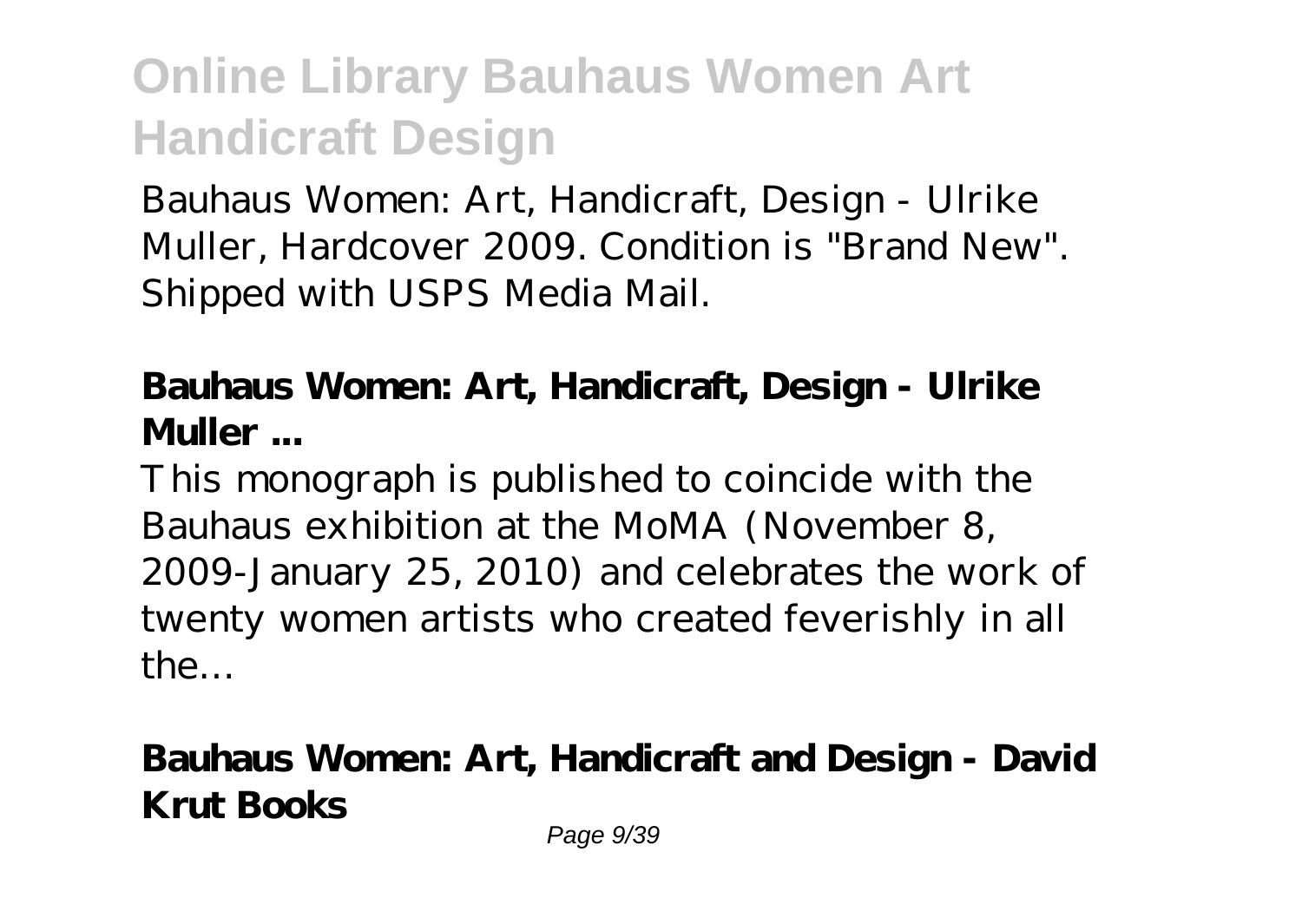Bauhaus Women: Art, Handicraft, Design (Inglese) Copertina rigida – 15 settembre 2015 di Ulrike Muller (Autore), Ingrid Radewaldt (Collaboratore), Sandra Kemker (Collaboratore) & 4,9 su 5 stelle 13 voti. Visualizza tutti i 5 formati e le edizioni Nascondi altri formati ed edizioni. Prezzo Amazon ...

### **Bauhaus Women: Art, Handicraft, Design: Amazon.it: Muller ...**

Buy Bauhaus Women: Art . Handicraft . Design (ART - LANGUE ANGLAISE) 01 by Ulrike Müller (ISBN: 9782080301208) from Amazon's Book Store. Everyday low prices and free delivery on eligible orders.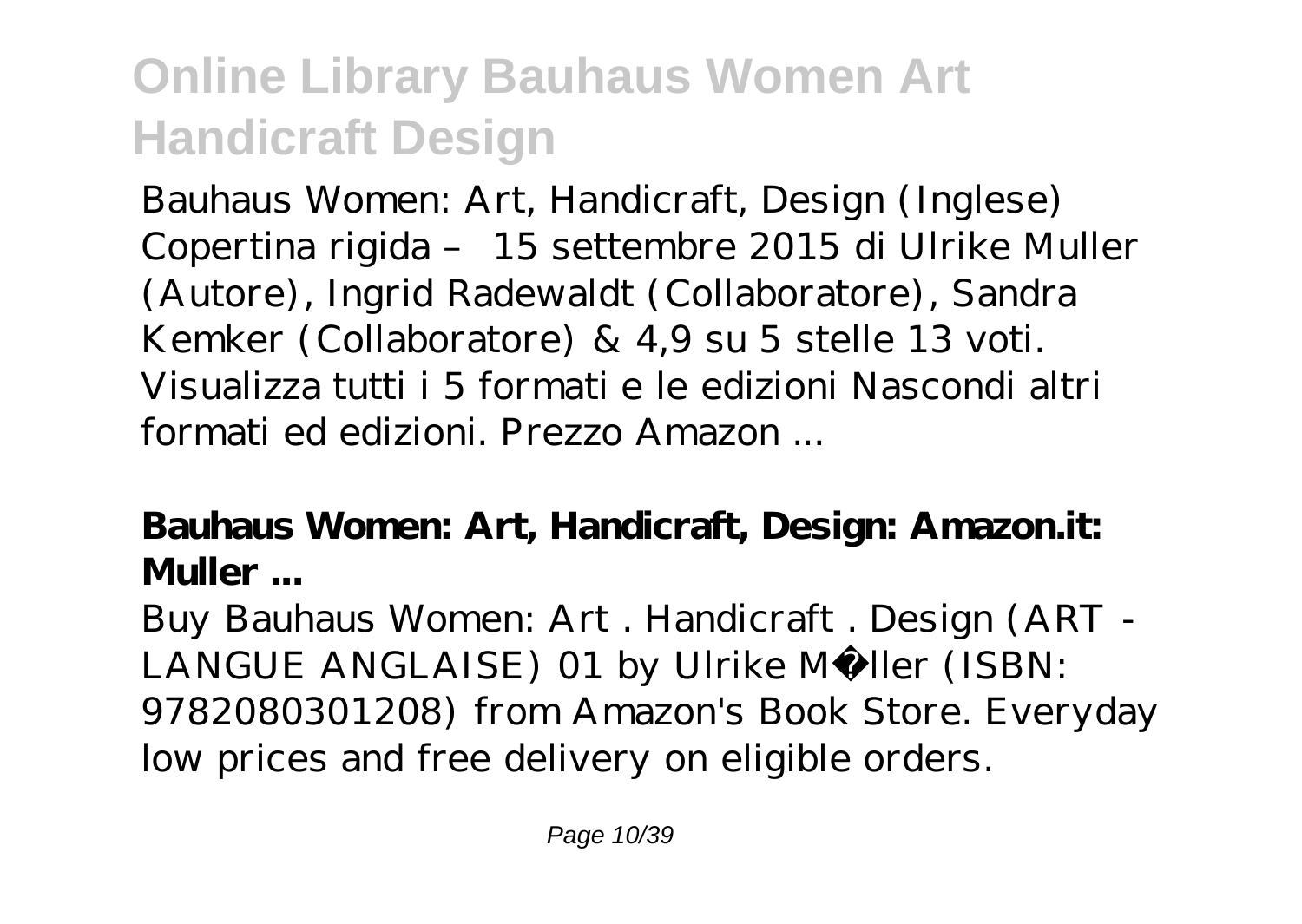#### **Bauhaus Women: Art . Handicraft . Design (ART - LANGUE ...**

This is a wonderful book. It presents a range of women who as teachers, designers and artists taught or studied at the Bauhaus. They were strong, creative, independent women and full of life. Their achievements and life stores are inclusive to the art and history of early modernism.

### **Amazon.com: Customer reviews: Bauhaus Women: Art**

**...**

9782080301208This monograph—published to coincide with the Bauhaus exhibition at the MoMA (November 8, 2009-January 25, 2010)—celebrates the work of twenty Page 11/39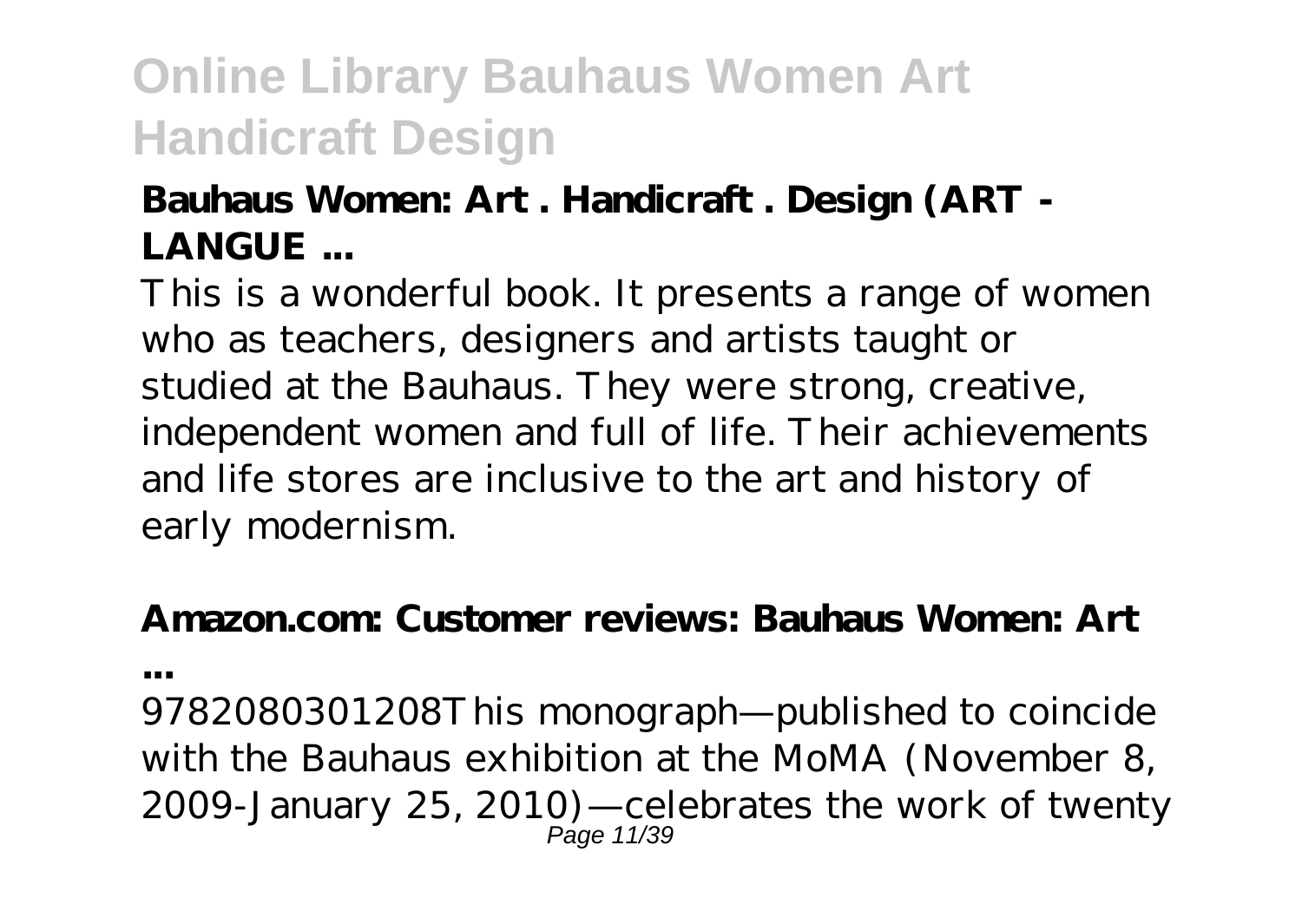women artists who created feverishly in all the teaching, workshop, and production branches of the Bauhaus—women who should have been included in the major art histories of the twentieth century long ago, but whose names, masterpieces ...

#### **Bauhaus Women : Art, Handicraft, Design - Walmart.com ...**

Get this from a library! Bauhaus women : art, handicraft, design. [Ulrike Müller; Ingrid Radewaldt; Sandra Kemker] -- This monograph celebrates the work of 20 women artists who created in the teaching, workshop, and production branches of the Bauhaus women whose names, masterpieces, and extraordinary Page 12/39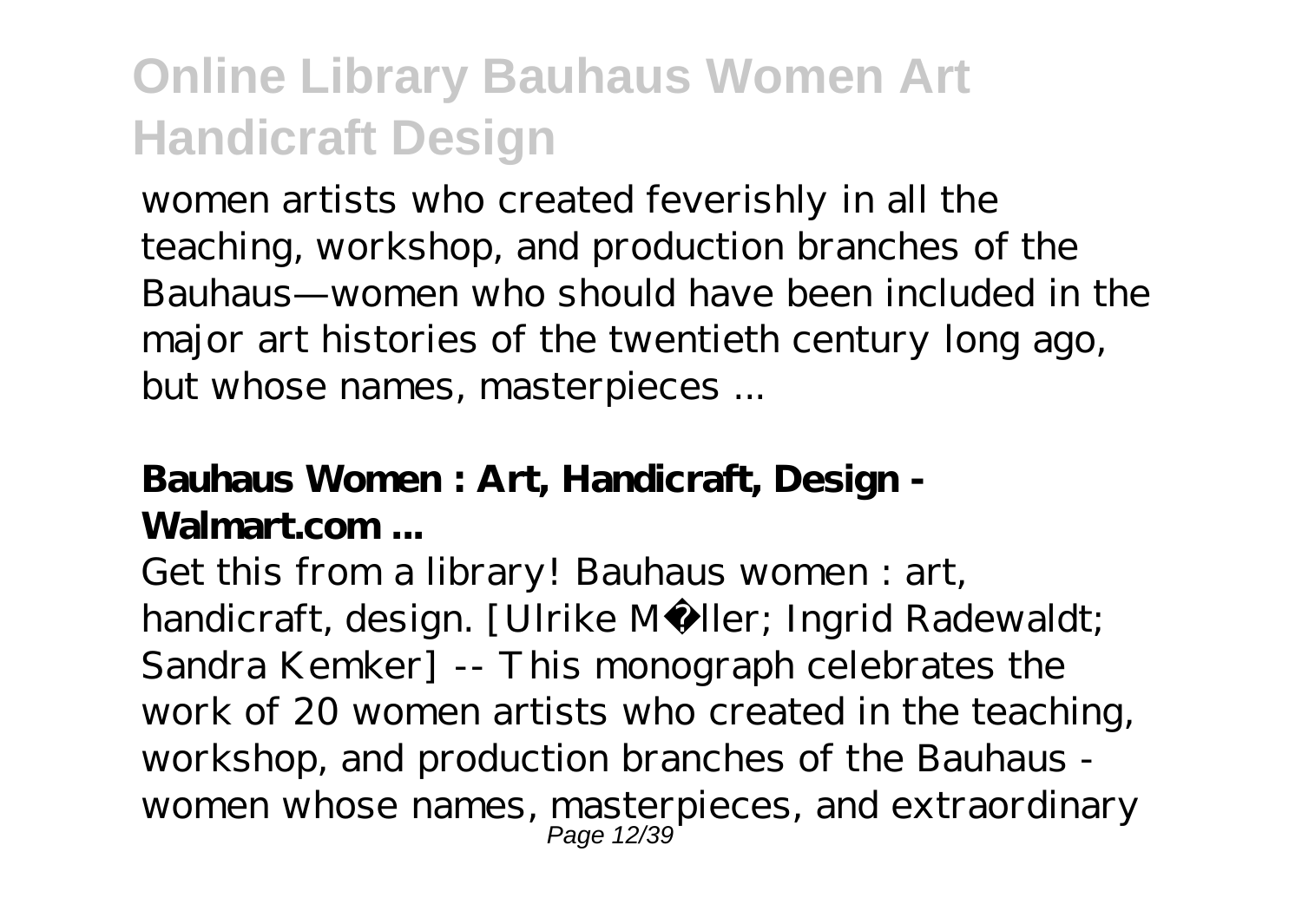lives have ...

**Bauhaus women : art, handicraft, design (Book, 2009 ...** Bauhaus women : art, handicraft, design. Responsibility Ulrike Müller ; with the collaboration of Ingrid Radewaldt and Sandra Kemker. Uniform Title Bauhaus-Frauen. English Edition English-language ed. Imprint Paris : Flammarion ; [New York] : Distributed in North America by Rizzoli International Publications, 2009.

#### **Bauhaus women : art, handicraft, design in SearchWorks catalog**

Bauhaus design is characterized by the use of industrial materials such as concrete, glass, and tubular metal, Page 13/39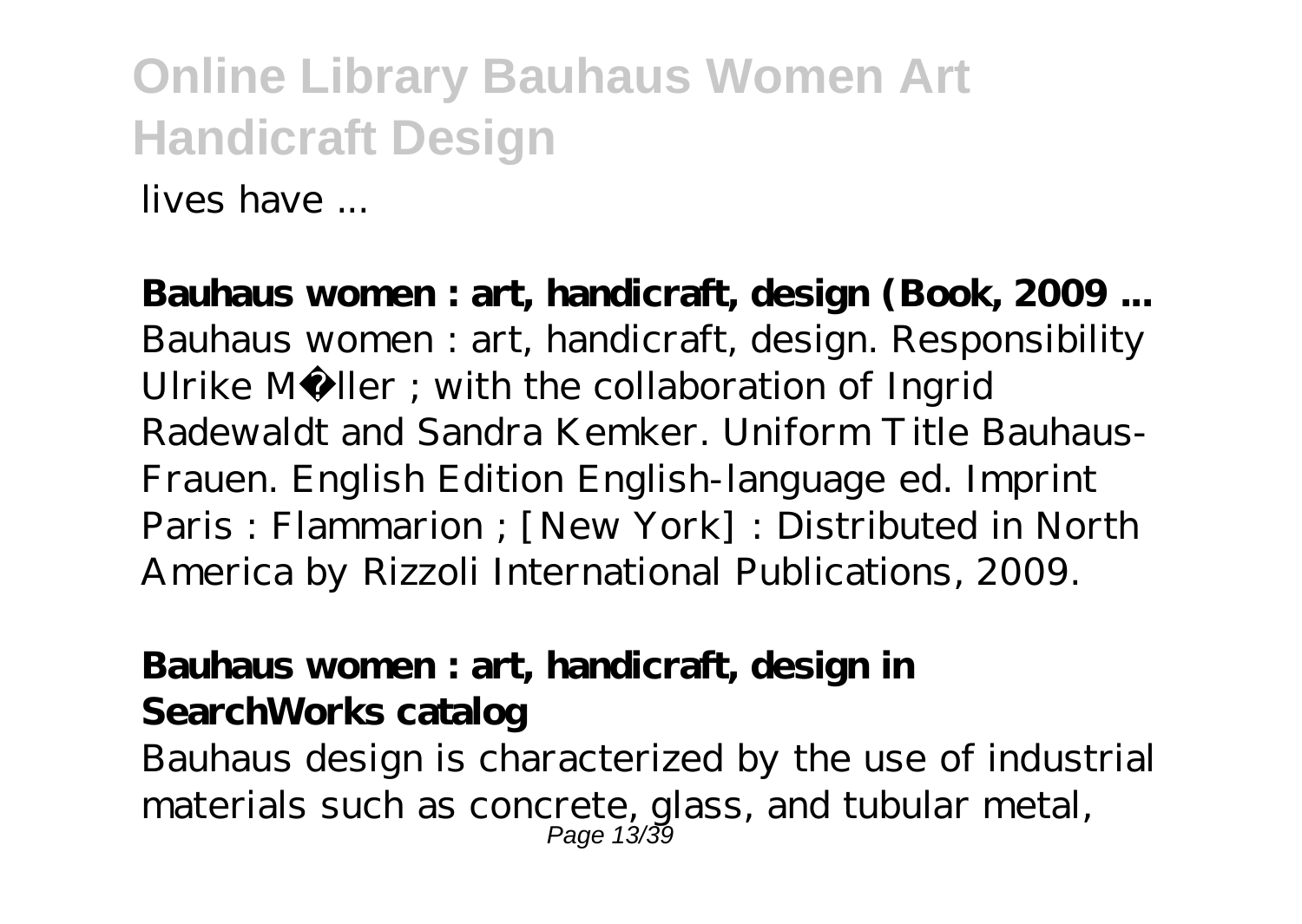geometric forms and primary colours, and an emphasis on functionality and mechanized production processes.

#### **Women of the Bauhaus | Frieze**

In 2009, Ulrike Müller published the book, Bauhaus Women: Art, Handcraft, Design, which coincided with the Bauhaus exhibition that was occurring at The Museum of Modern Art.

#### **Women of the Bauhaus - Wikipedia**

Aside from Sellers, German academic Ulrike Müller laid bare this rarely acknowledged inequality between the sexes in her 2009 book Bauhaus Women: Art, Handicraft, Design (Flammarion). Page 14/39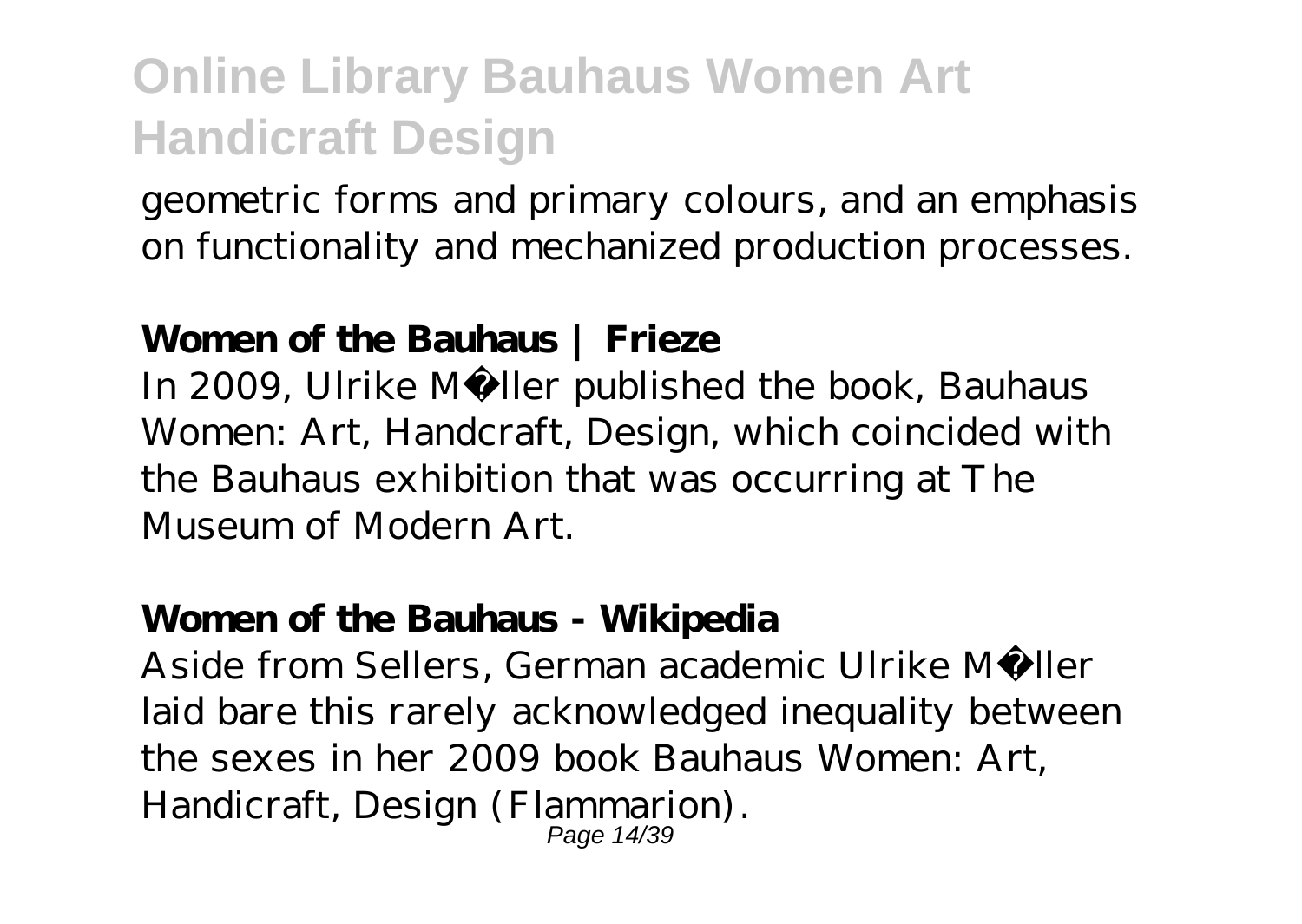#### **Anni Albers and the forgotten women of the Bauhaus - BBC ...**

Mar 17, 2019 - [DOWNLOAD PDF] Bauhaus Women: Art, Handicraft, Design by Ulrike MÃ ¼ller Free Epub/MOBI/EBooks

### **[DOWNLOAD PDF] Bauhaus Women: Art, Handicraft, Design by ...**

an exhibition at the Museum of Modern Art, New York City, November 8, 2009–January 25, 2010. ... Bauhaus Women: Art, Handicraft, Design. by Ulrike Müller. The Bauhaus Group: Six Masters of Modernism. by Nicholas Fox Weber. Bauhaus Conflicts, 1919–2009: Page 15/39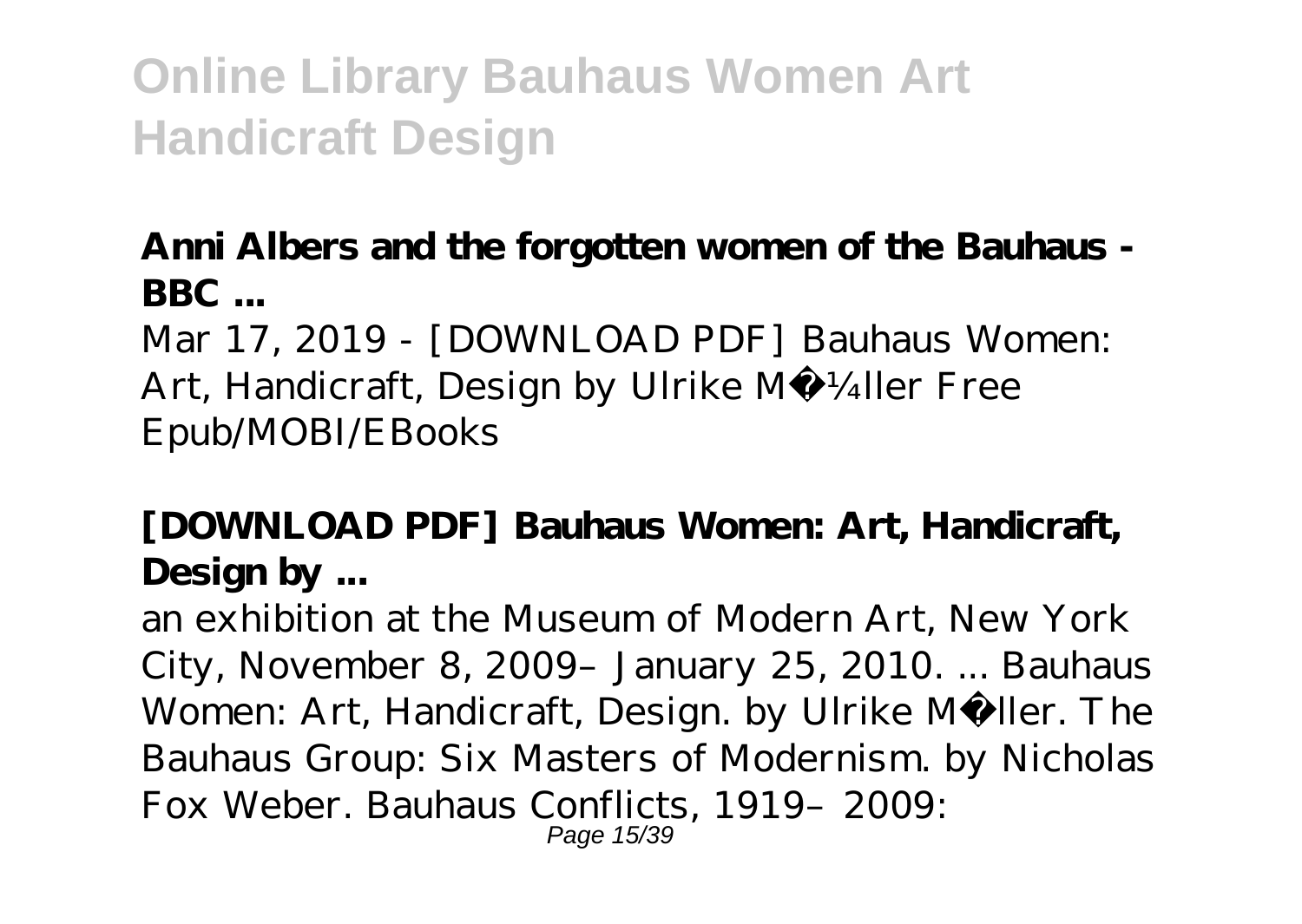Controversies and Counterparts.

This monograph—published to coincide with the Bauhaus exhibition at the MoMA (November 8, 2009-January 25, 2010)—celebrates the work of twenty women artists who created feverishly in all the teaching, workshop, and production branches of the Bauhaus—women who should have been included in the major art histories of the twentieth century long ago, but whose names, masterpieces, and extraordinary lives have only gradually become known to us. Recognized figures such as Anni Albers—the first textile artist to be exhibited at Page 16/39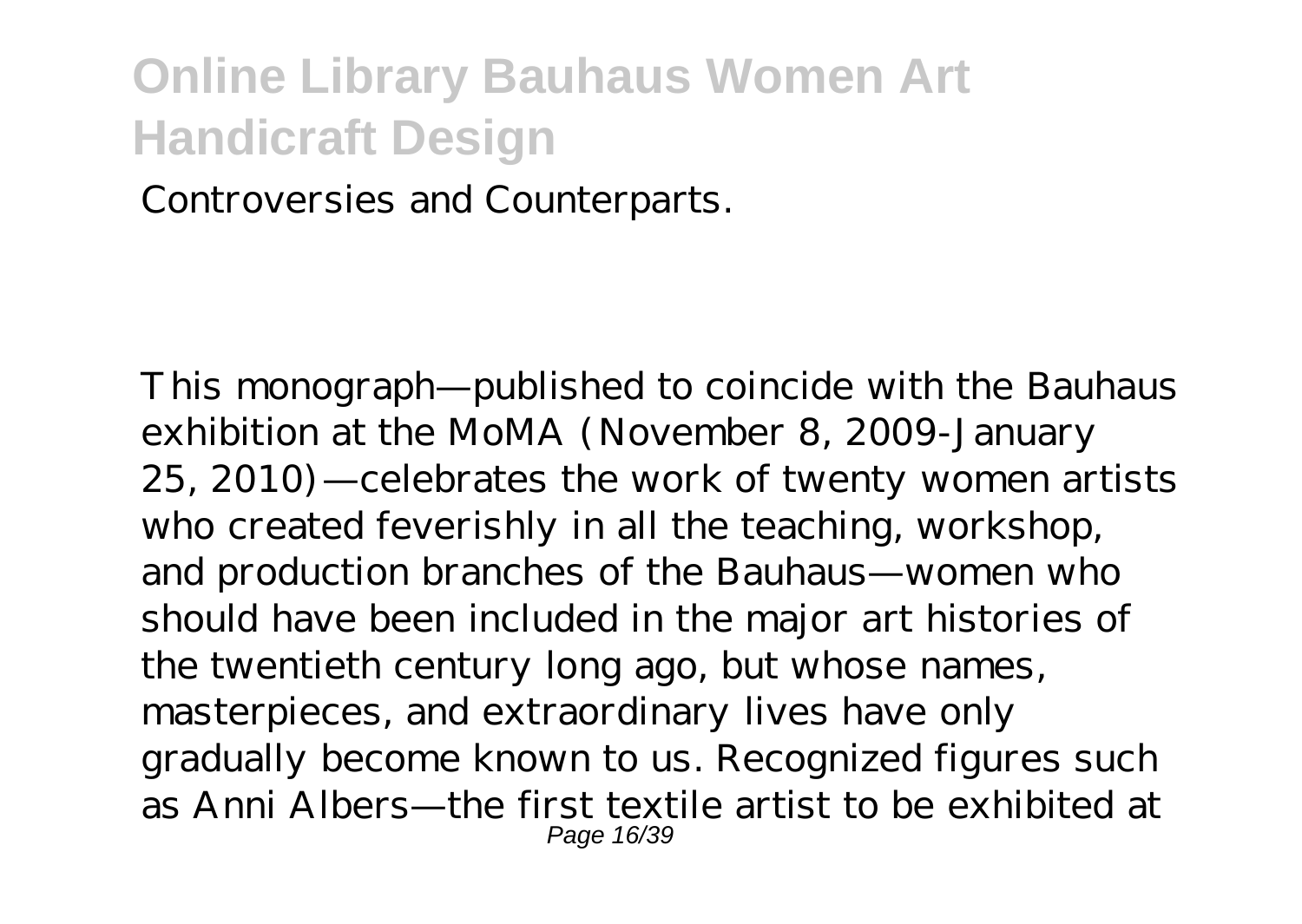the MoMA—and Marianne Brandt—whose elegant geometric tableware have become classic Alessi designs—are showcased alongside previously unknown artists such as Gertrud Grunow, who taught "Harmonizing Science"; Helene Börner, who led the textile workshop; and Ilse Fehling, a sculptor and the most sought-after set and costume designer of her generation. Founded in 1919, the Bauhaus and most of its students were poor and lacking in just about everything. What it did have, however, was an abundance of enthusiasm, talent, and innovative creativity. Furthermore, over half of those seeking to enroll at the school were women. This tornado of the "fairer sex" was initially seen as a threat, and the Page 17/39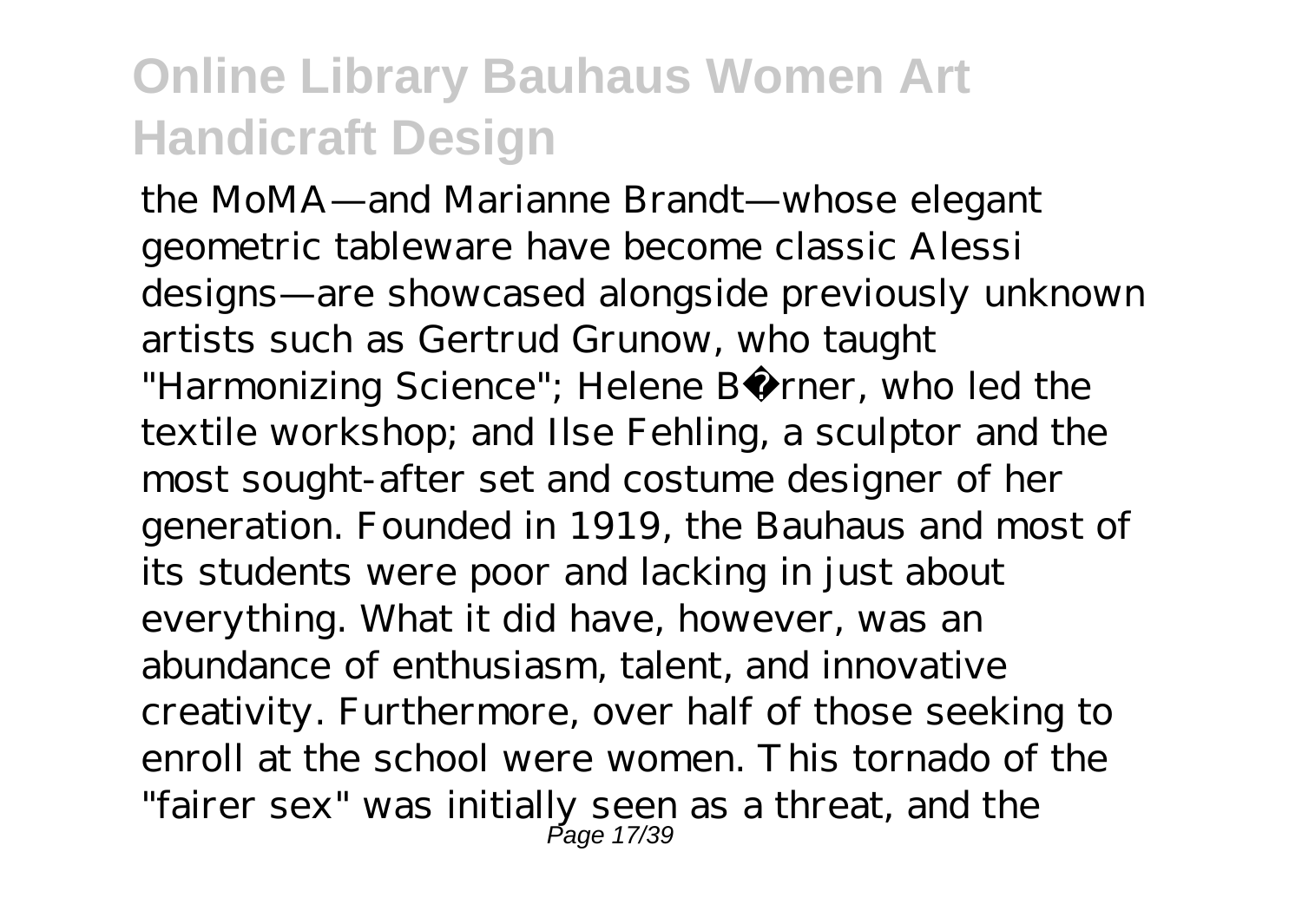weaving mill was quickly turned into a separate "women's facility." Nevertheless, over the years the mill became a hotbed of groundbreaking production, whose impact far surpassed national borders, as demonstrated by the international acclaim of photographers Lucia Moholy, Florence Henri, and Grete Stern.

This monograph—published to coincide with the Bauhaus exhibition at the MoMA (November 8, 2009-January 25, 2010)—celebrates the work of twenty women artists who created feverishly in all the teaching, workshop, and production branches of the Bauhaus—women who should have been included in the major art histories of Page 18/39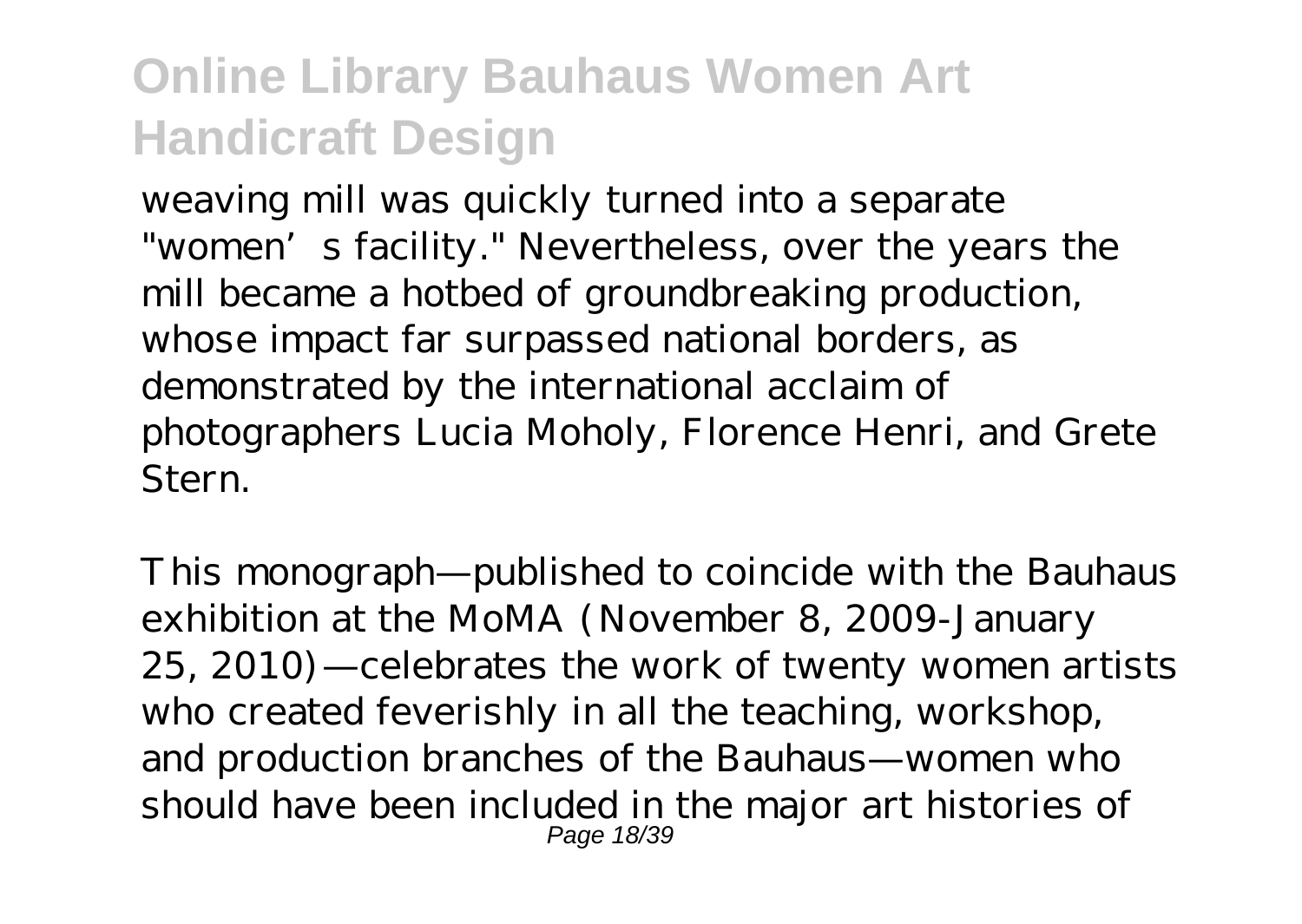the twentieth century long ago, but whose names, masterpieces, and extraordinary lives have only gradually become known to us. Recognized figures such as Anni Albers—the first textile artist to be exhibited at the MoMA—and Marianne Brandt—whose elegant geometric tableware have become classic Alessi designs—are showcased alongside previously unknown artists such as Gertrud Grunow, who taught "Harmonizing Science"; Helene Börner, who led the textile workshop; and Ilse Fehling, a sculptor and the most sought-after set and costume designer of her generation. Founded in 1919, the Bauhaus and most of its students were poor and lacking in just about everything. What it did have, however, was an Page 19/39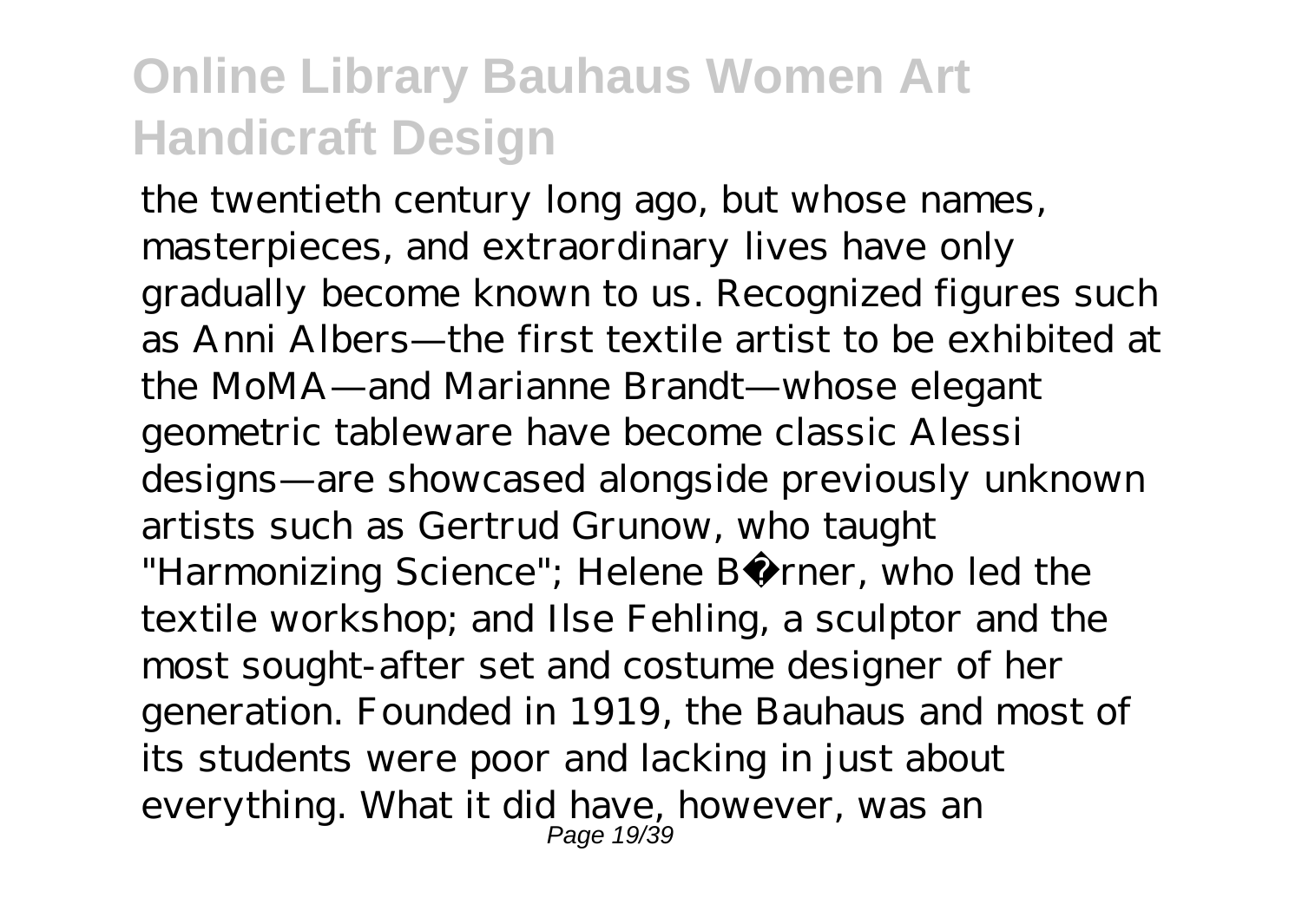abundance of enthusiasm, talent, and innovative creativity. Furthermore, over half of those seeking to enroll at the school were women. This tornado of the "fairer sex" was initially seen as a threat, and the weaving mill was quickly turned into a separate "women's facility." Nevertheless, over the years the mill became a hotbed of groundbreaking production, whose impact far surpassed national borders, as demonstrated by the international acclaim of photographers Lucia Moholy, Florence Henri, and Grete Stern.

Forty five key women of the Bauhaus movement. Bauhaus Women: A Global Perspective reclaims the Page 20/39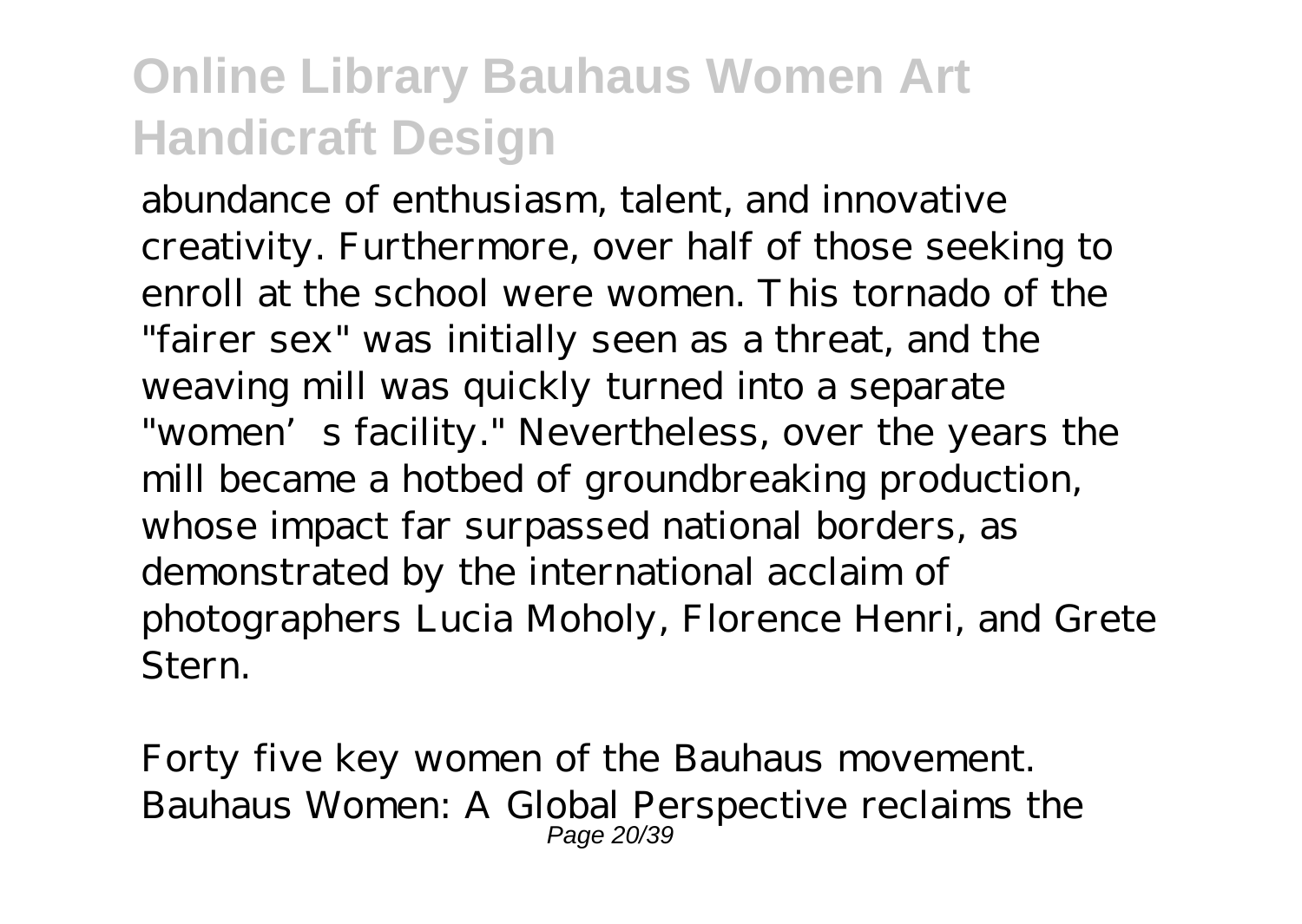other half of Bauhaus history, yielding a new understanding of the radical experiments in art and life undertaken at the Bauhaus and the innovations that continue to resonate with viewers around the world today. The story of the Bauhaus has usually been kept narrow, localized to its original time and place and associated with only a few famous men such as Walter Gropius, Marcel Breuer, Paul Klee, Wassily Kandinsky, and László Moholy-Nagy. Bauhaus Women: A Global Perspective bursts the bounds of this slim history by revealing fresh Bauhaus faces: Forty-five Bauhaus women unjustifiably forgotten by most history books. This book also widens the lens to reveal how the Bauhaus drew women from many parts of Europe and Page 21/39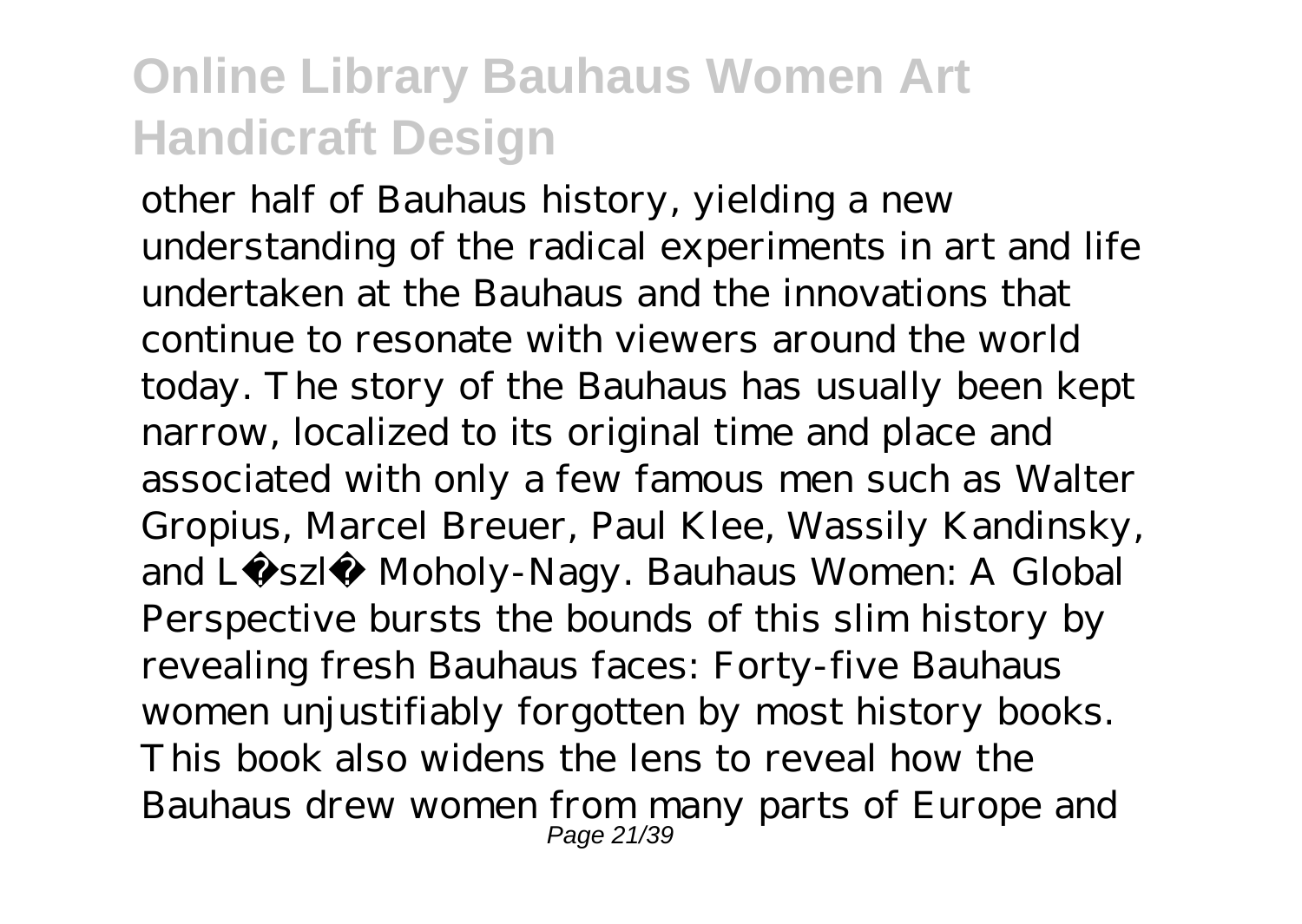beyond, and how, through these cosmopolitan female designers, artists, and architects, it sent the Bauhaus message out into the world and to a global audience.

The Bauhaus school in Germany has long been understood through the writings of its founding director, Walter Gropius, and well-known artists who taught there such as Wassily Kandinsky and Lá szló Moholy-Nagy. Far less recognized are texts by women in the school's weaving workshop. In Bauhaus Weaving Theory, T' ai Smith uncovers new significance in the work the Bauhaus weavers did as writers. From colorful, expressionist tapestries to the invention of soundproofing and light-reflective fabric, the Page 22/39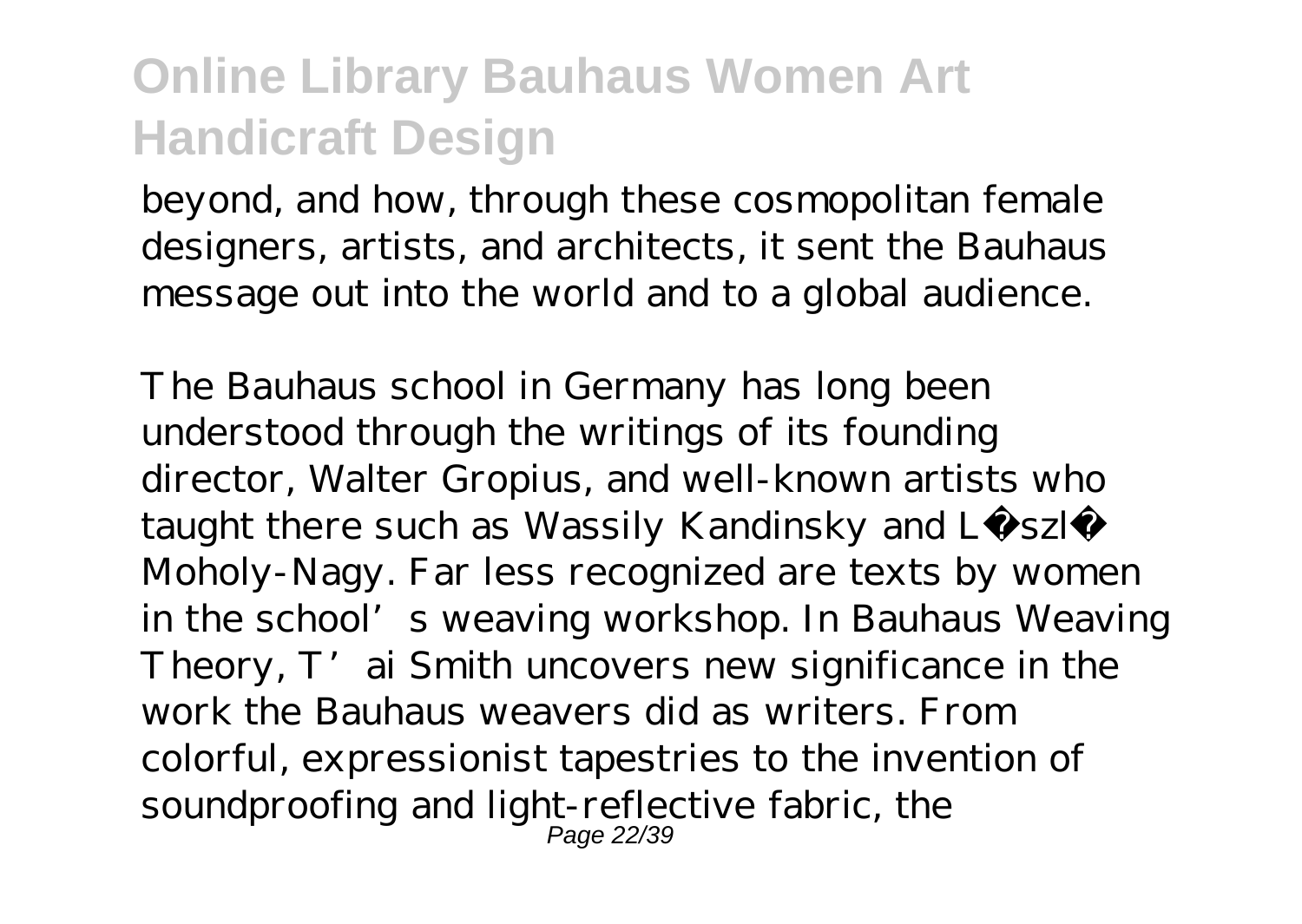workshop's innovative creations influenced a modernist theory of weaving. In the first careful examination of the writings of Bauhaus weavers, including Anni Albers, Gunta Stö zl, and Otti Berger, Smith details how these women challenged assumptions about the feminine nature of their craft. As they harnessed the vocabulary of other disciplines like painting, architecture, and photography, Smith argues, the weavers resisted modernist thinking about distinct media. In parsing texts about tapestries and functional textiles, the vital role these women played in debates about medium in the twentieth century and a nuanced history of the Bauhaus comes to light. Bauhaus Weaving Theory deftly reframes the Bauhaus weaving workshop as Page 23/39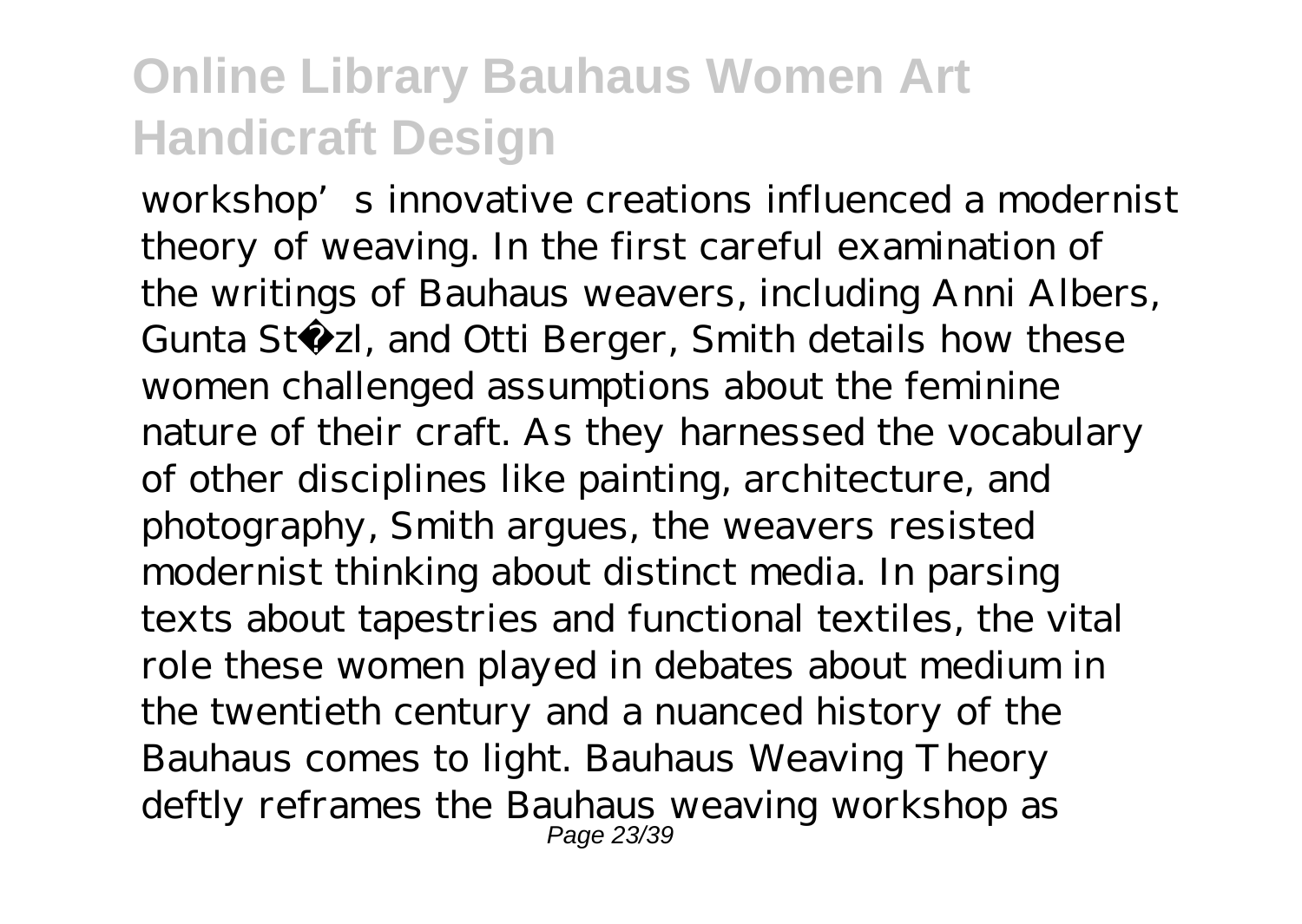central to theoretical inquiry at the school. Putting questions of how value and legitimacy are established in the art world into dialogue with the limits of modernism, Smith confronts the belief that the crafts are manual and technical but never intellectual arts.

Bringing together an international team of scholars, this book offers new perspectives on the impact that the Bauhaus and its teaching had on a wide range of artistic practices. Three of the fields in which the Bauhaus generated immediately transformative effects were housing, typography, and photography. Contributors go further to chart the surprising relation of the school to contemporary developments in hair-styling and shop Page 24/39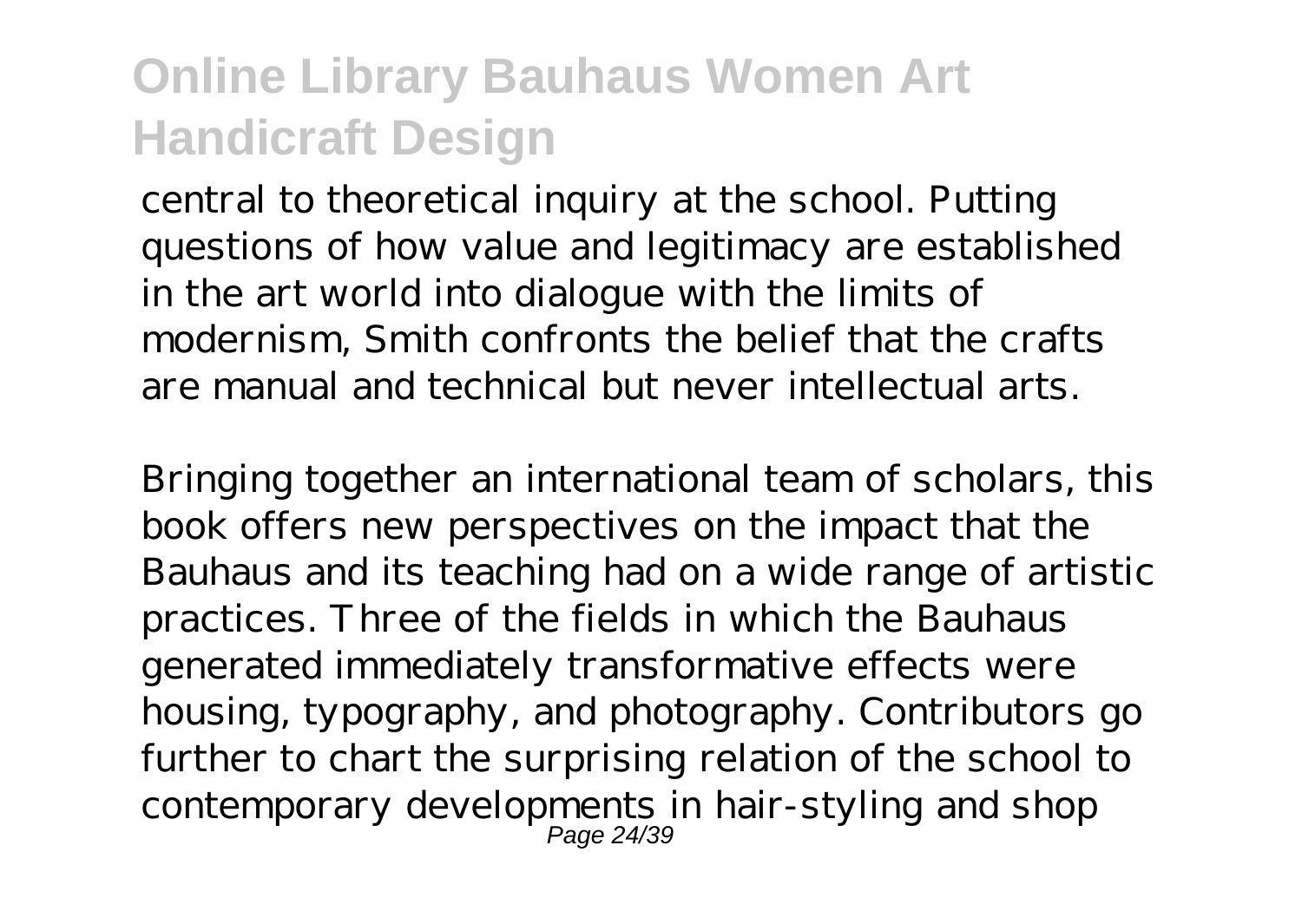window display in unprecedented detail. New scholarship has detailed the degree to which Bauhaus faculty and students set off around the world, but it has seldom paid attention to its impact in communist East Germany or in countries like Ireland where no Bauhäusler settled. This wide-ranging collection makes clear that, a century after its founding, many new stories remain to be told about the influence of the twentieth century's most innovative arts institution. The book will be of interest to scholars working in art history, design history, photography and architectural history.

The Routledge Companion to Women in Architecture Page 25/39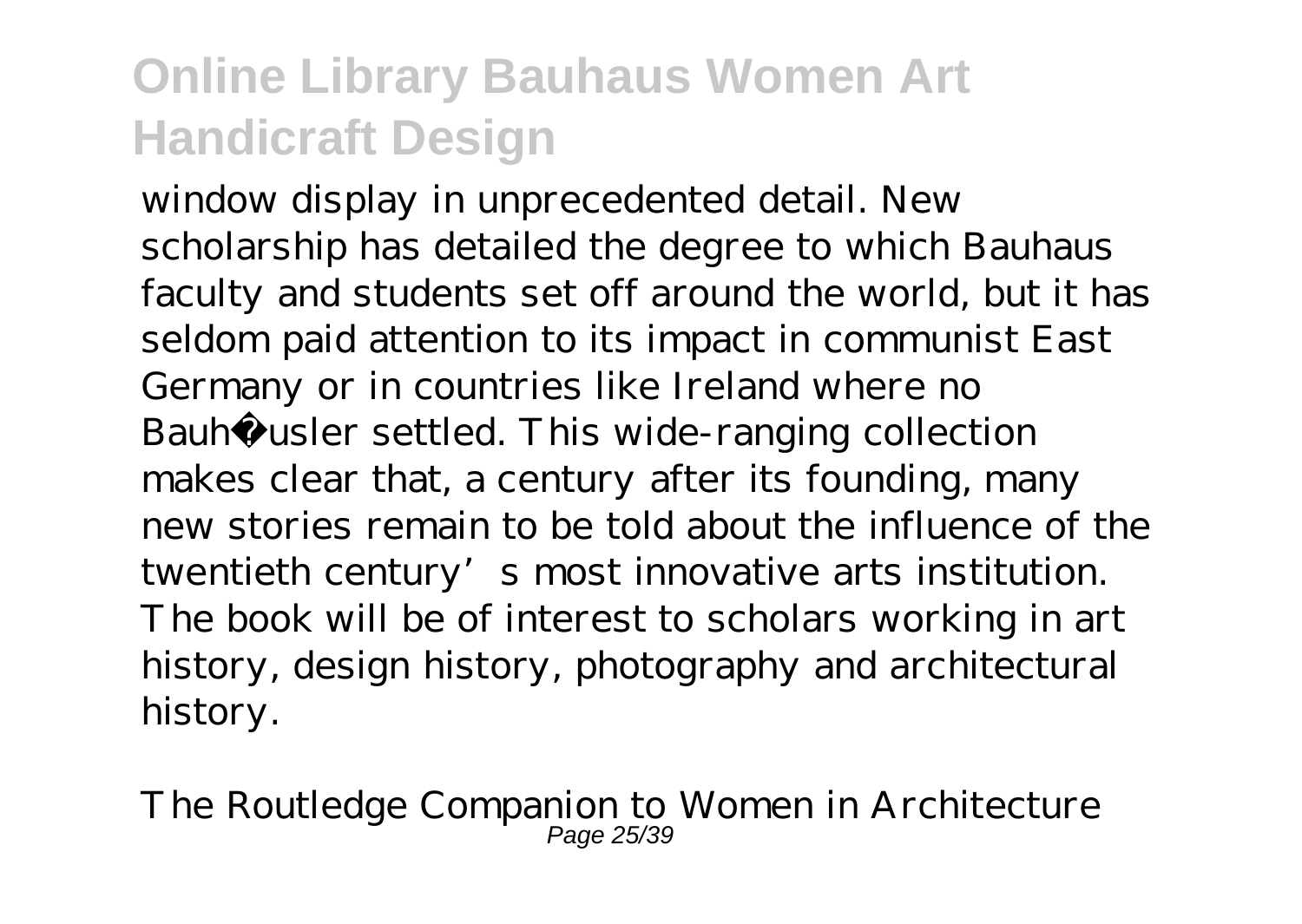illuminates the names of pioneering women who over time continue to foster, shape, and build cultural, spiritual, and physical environments in diverse regions around the globe. It uncovers the remarkable evolution of women's leadership, professional perspectives, craftsmanship, and scholarship in architecture from the preindustrial age to the present. The book is organized chronologically in five parts, outlining the stages of women's expanding engagement, leadership, and contributions to architecture through the centuries. It contains twenty-nine chapters written by thirty-three recognized scholars committed to probing broader topographies across time and place and presenting portraits of practicing architects, leaders, teachers, Page 26/39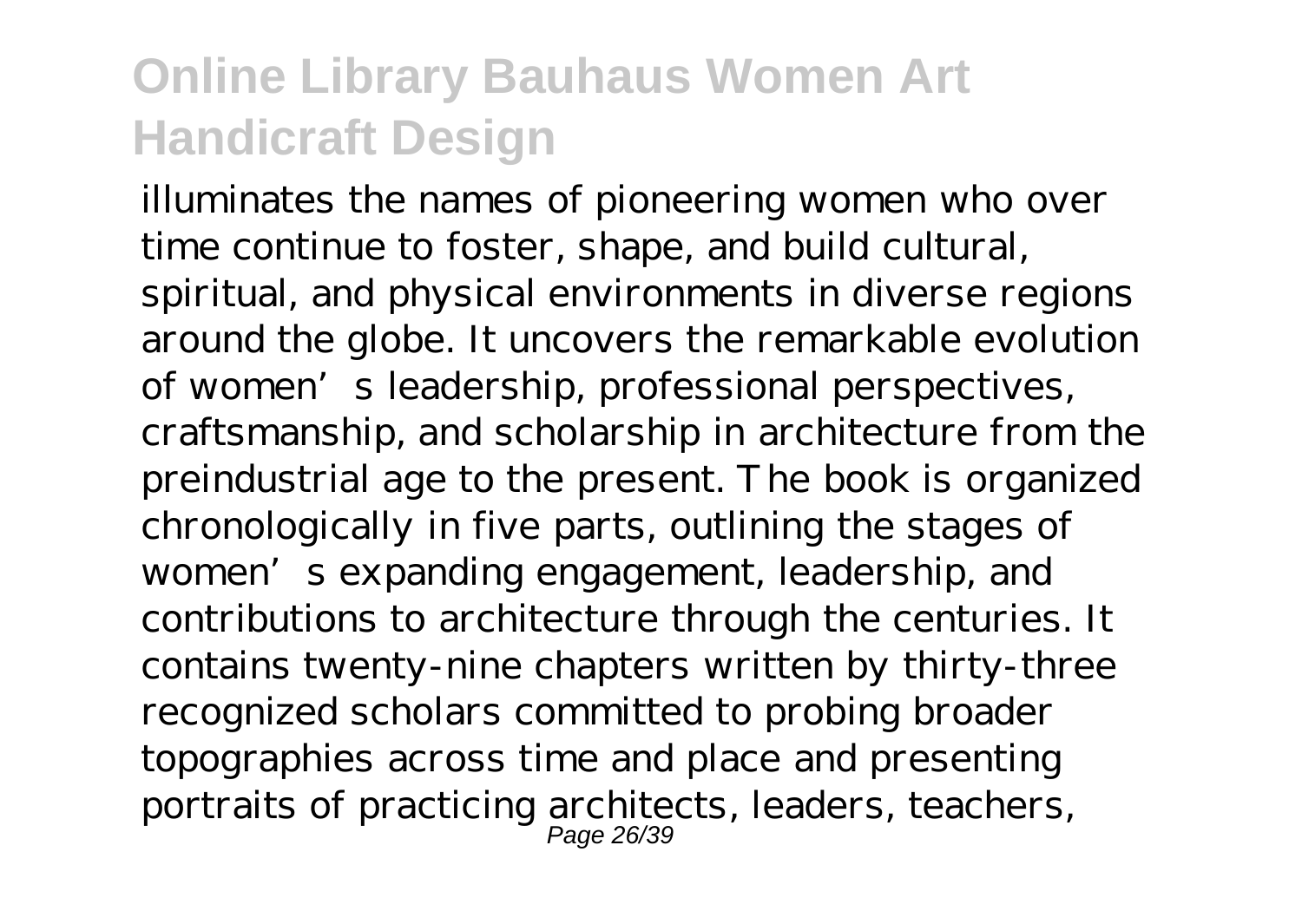writers, critics, and other kinds of professionals in the built environment. The intertwined research sets out debates, questions, and projects around women in architecture, stimulates broader studies and discussions in emerging areas, and becomes a catalyst for academic programs and future publications on the subject. The novelty of this volume is in presenting not only a collection of case studies but in broadening the discipline by advancing an incisive overview of the topic as a whole. It is an invaluable resource for architectural historians, academics, students, and professionals.

Forty five key women of the Bauhaus movement. Page 27/39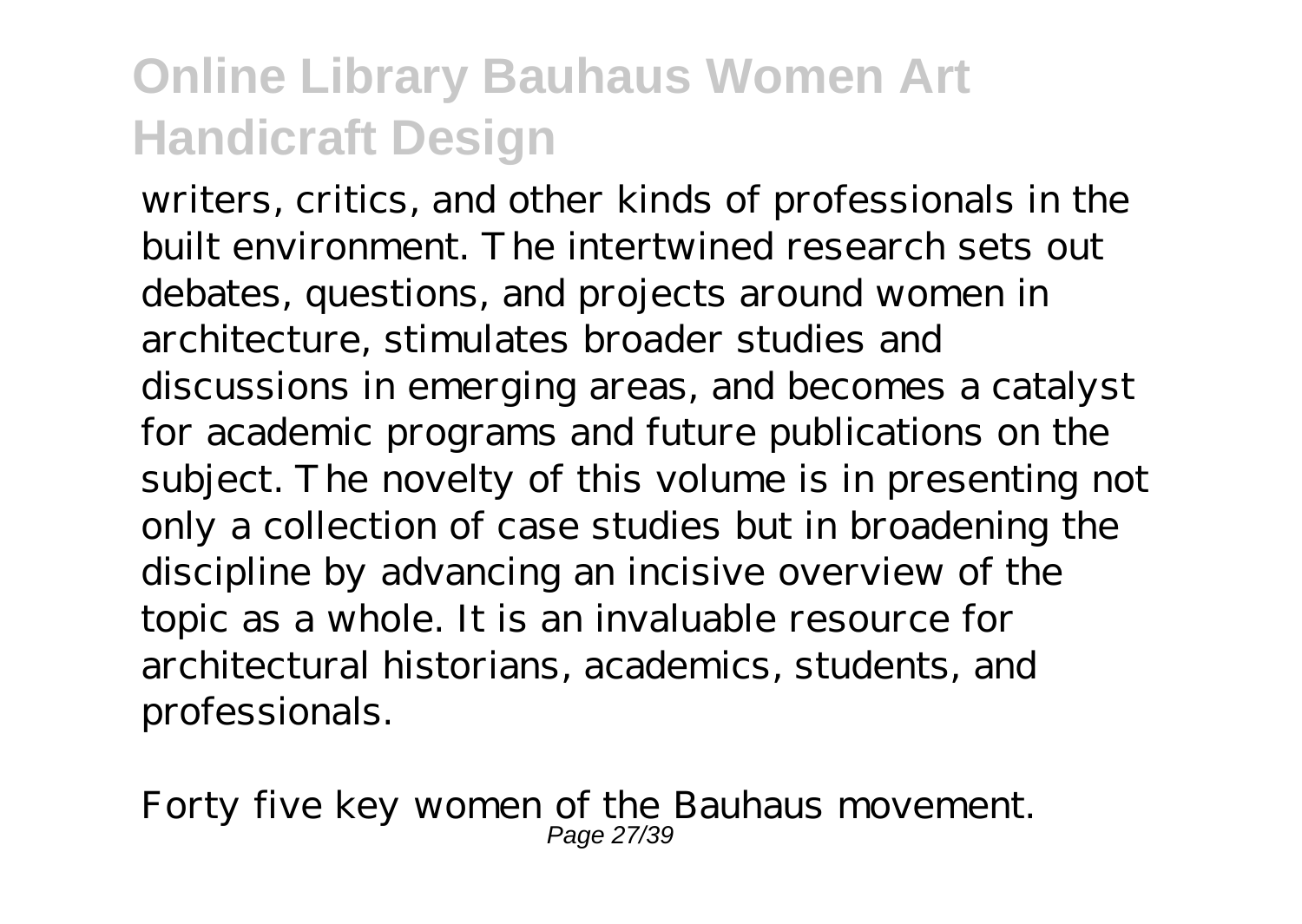Bauhaus Women: A Global Perspective reclaims the other half of Bauhaus history, yielding a new understanding of the radical experiments in art and life undertaken at the Bauhaus and the innovations that continue to resonate with viewers around the world today. The story of the Bauhaus has usually been kept narrow, localized to its original time and place and associated with only a few famous men such as Walter Gropius, Marcel Breuer, Paul Klee, Wassily Kandinsky, and László Moholy-Nagy. Bauhaus Women: A Global Perspective bursts the bounds of this slim history by revealing fresh Bauhaus faces: Forty-five Bauhaus women unjustifiably forgotten by most history books. This book also widens the lens to reveal how the Page 28/39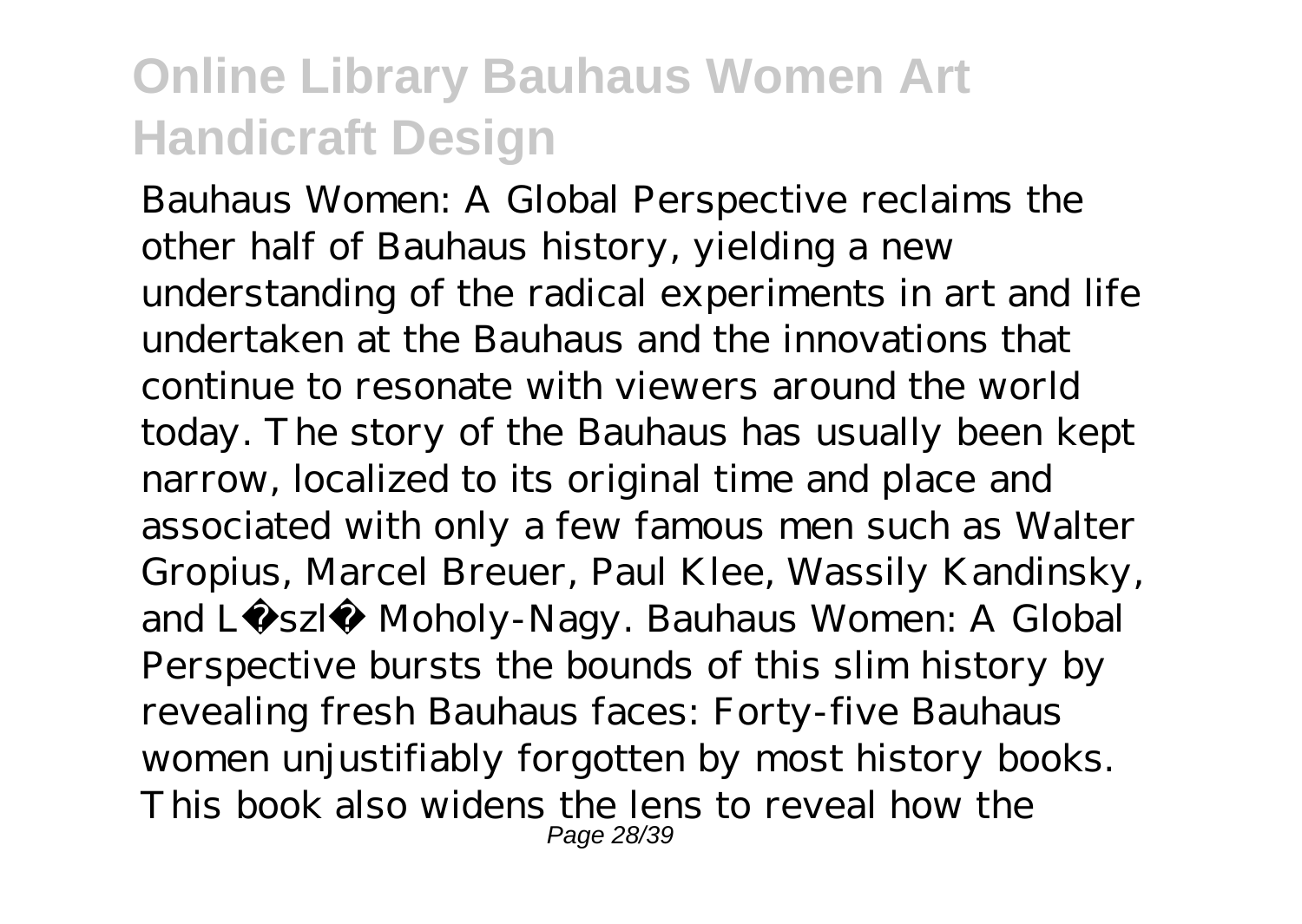Bauhaus drew women from many parts of Europe and beyond, and how, through these cosmopolitan female designers, artists, and architects, it sent the Bauhaus message out into the world and to a global audience.

This publication is aimed to support two MoMoWo traveling exhibitions which will be presented in six European countries in two years (2016-2017): indoor exhibition catalogue "100 Works in 100 Years. European Women in Architecture and Design. 1918-2018", and outdoor exhibition "Women's Tale. A Reportage on Women Designers". Exhibition catalogue 100 Works in 100 Years. European Women in Architecture and Design. 1918-2018 brings together a Page 29/39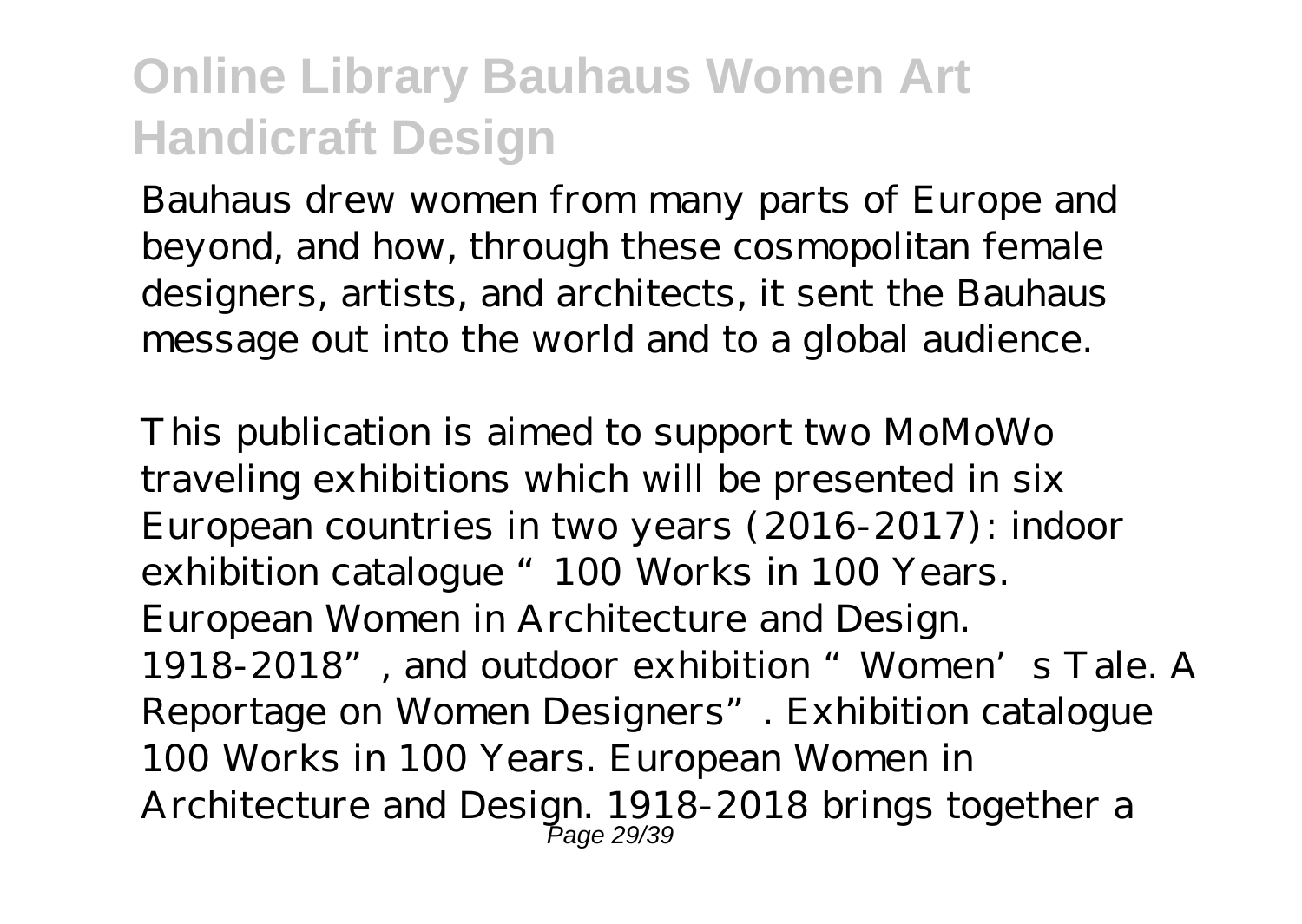selection of some of the most significant and representative examples of European architecture and design created by 100 women from the end of the First World War up until today. The number of works is symbolic, as 'one hundred' could also mean

'countless' as in the Latin word centium. While, the number of authors – each work has a different authorderives from MoMoWo's choice to represent many different creators, consequently popularising lesser known figures, too. It includes biographies of women architects, civil engineers, furniture and industrial designers, urban planners, interior and landscape designers. It represents the main trends and major 'schools' of architecture and design all over Europe. Page 30/39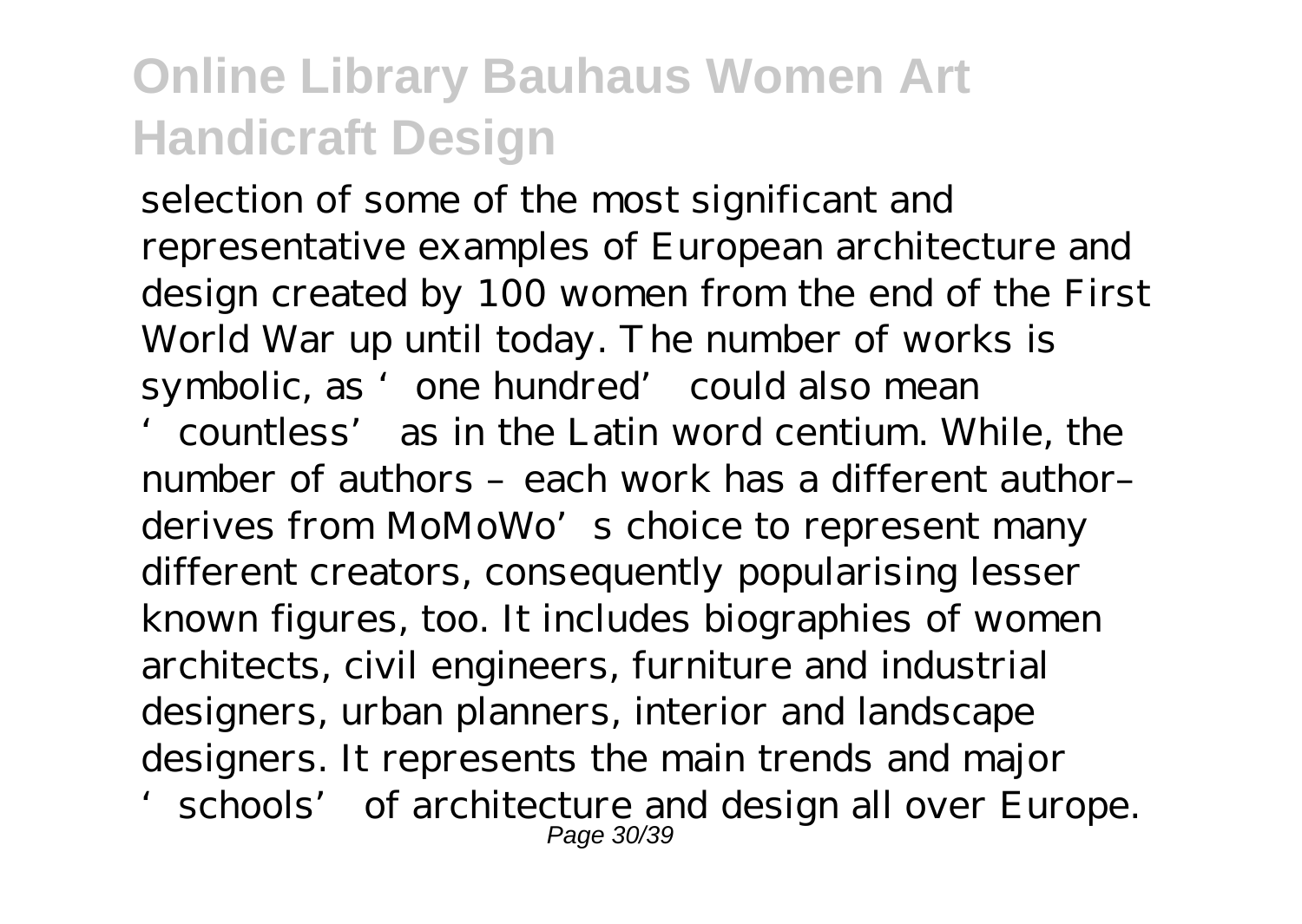The biographical data covers education and training, professional histories, networks women have operated in, including informal societies, memberships in trade bodies and associations, their profile as international, national, local and regional designers, as well as looking at how women have promoted their work i.e. in exhibitions, publications, competition entries, etc. The catalogue entries are followed by thirteen thematic essays on women architects and designers and by the outdoor exhibition catalogue "Women's Tale. A Reportage on Women Designers", where photographs by ten finalists of the MoMoWo Photo competition are presented. By seeking to identify women who worked in Europe as well as European women who worked Page 31/39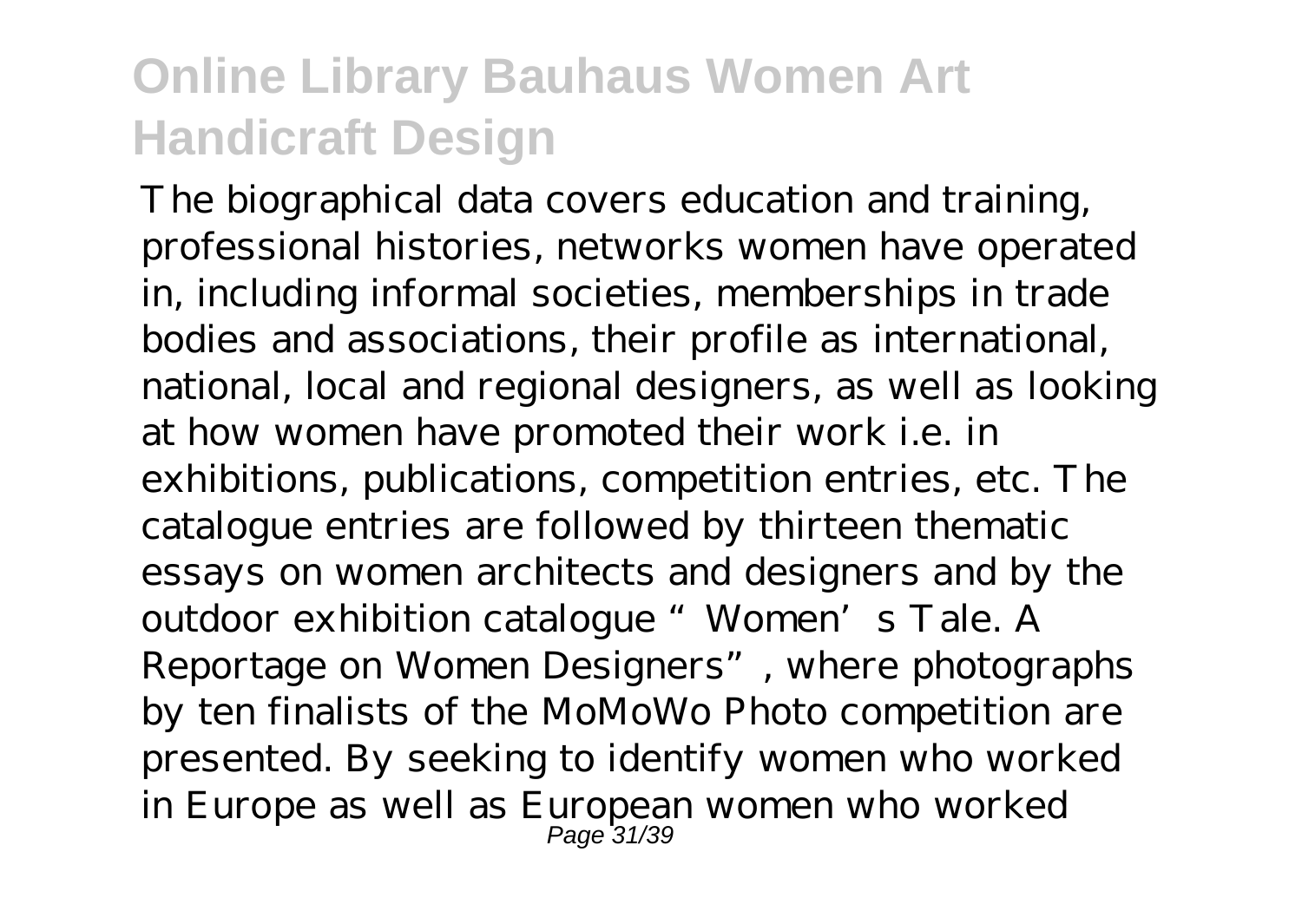outside Europe over last 100 years, the main aim of this catalogue is to increase the awareness of historians and the general public about their enormous contribution to architecture and design, and indirectly providing accessibility to their works.  $\frac{1}{2}$   $\frac{1}{2}$   $\frac{1}{2}$   $\frac{1}{2}$ 

\_ \_ \_ \_ \_ \_ Razstavni katalog 100 Works in 100 Years. European Women in Architecture and Design. 1918-2018 prinaša izbor nekaterih najbolj reprezentativnih primerov evropske arhitekture in oblikovanja, ki jih je sto žensk ustvarilo v obdobju od konca prve svetovne vojne do danes. Izbrano število del je simboli no, saj 'sto' v latinšini lahko pomeni tudi 'nešteto' (lat. centium), medtem ko število ustvarjalk – vsako delo ima drugo avtorico – izhaja iz Page 32/39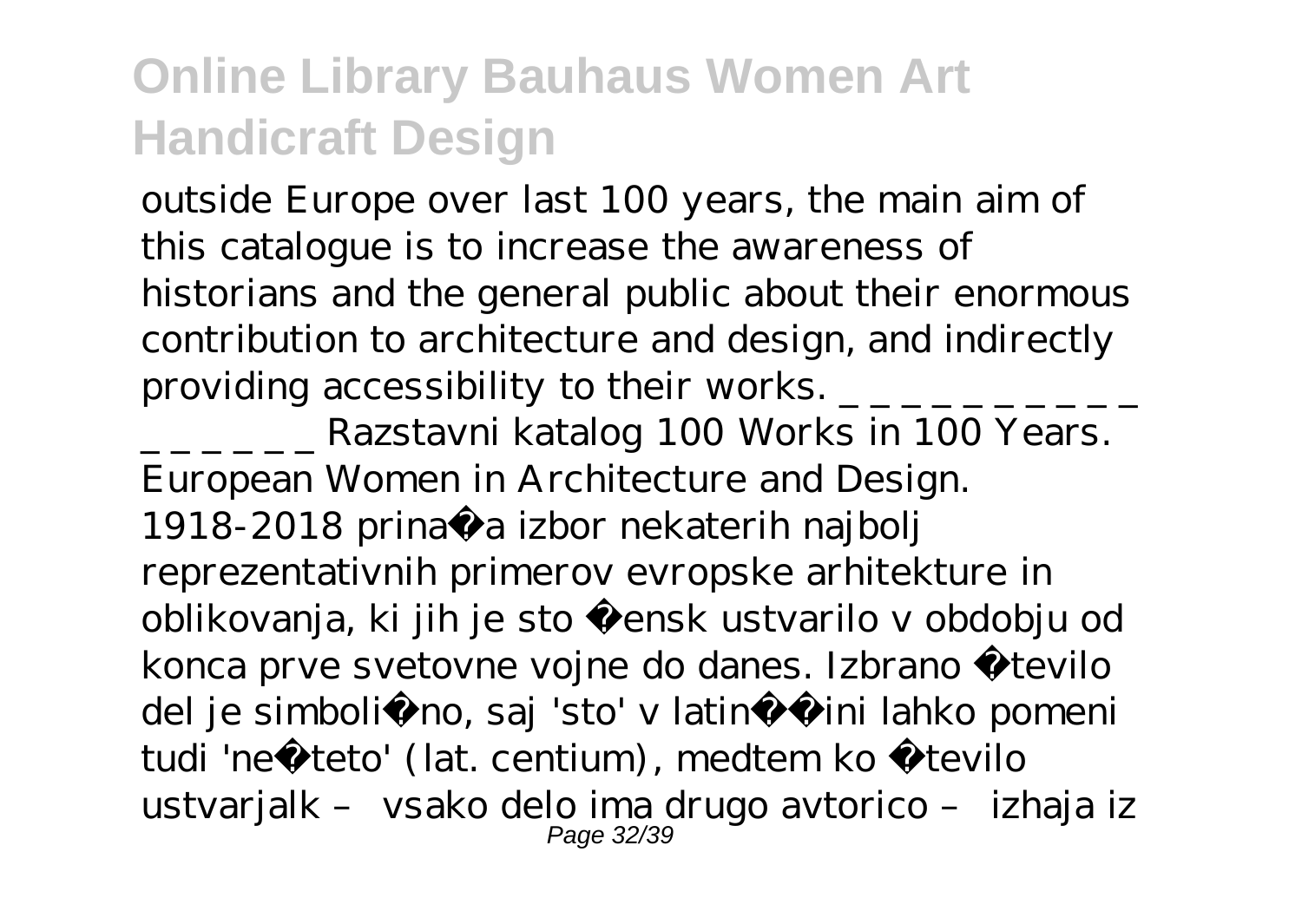namena MoMoWo projekta predstaviti im ve razli nih avtoric in s tem posledi no osvetliti tudi manj znane osebnosti. Katalog vsebuje biografije arhitektk, gradbenih inženirk, oblikovalk na podro $i$ u notranjega in industrijskega oblikovanja, urbanistk in krajinskih arhitektk iz 26-tih držav. Zastopane so glavne smeri in pomembne 'š ole' na podro ju arhitekture in oblikovanja iz vse Evrope. Biografski podatki obsegajo izobrazbo in šolanje, poklicno pot ustvarjalk, mreže v katerih so ženske delovale, vklju no z neformalnimi skupinami, lanstvom v institucijah in združenjih, njihov profil na mednarodnem, nacionalnem, lokalnem in regionalnem nivoju, kot tudi kako so predstavljale svoje delo na Page 33/39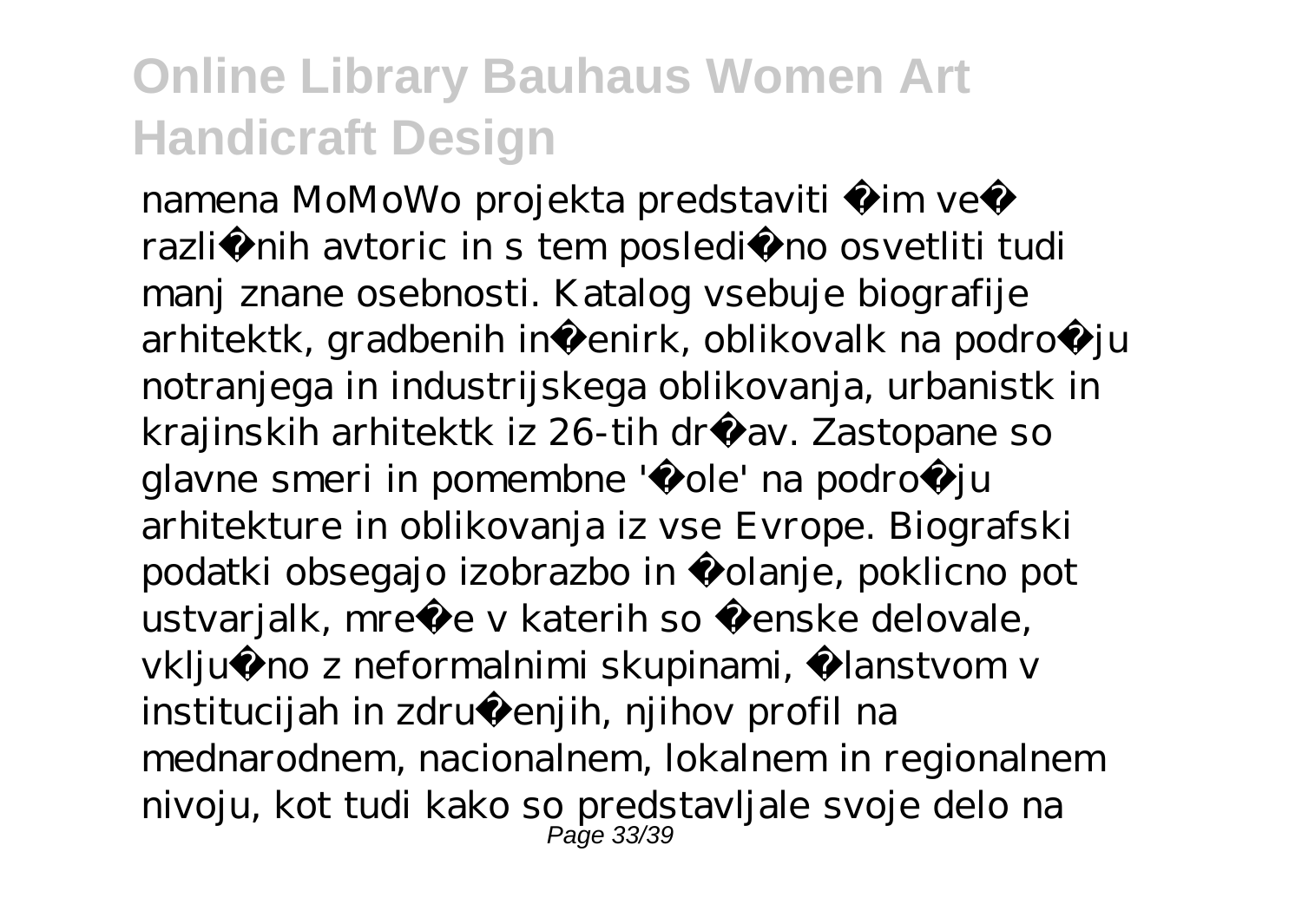razstavah, v publikacijah, na javnih nate ajih itd. Kataložnim enotam sledi trinajst tematskih esejev o arhitektkah in oblikovalkah ter katalog razstave na prostem "Women's Tale. A Reportage on Women Designers", ki predstavlja fotografije desetih finalistov mednarodnega MoMoWo fotografskega nate aja. S predstavitvijo žensk, ki so delovale v Evropi, in Evropejk, ki so delovale izven nje v zadnjih sto letih je glavni namen kataloga razširiti vedenje strokovne in širše javnosti o ogromnem prispevku žensk na področju arhitekture in oblikovanja in jima hkrati približ ati njihovo delo. Publikacija je izšla v okviru dveh MoMoWo potujo ih razstav, ki bosta v dveh letih (2016-2017) predstavljeni v šestih evropskih Page 34/39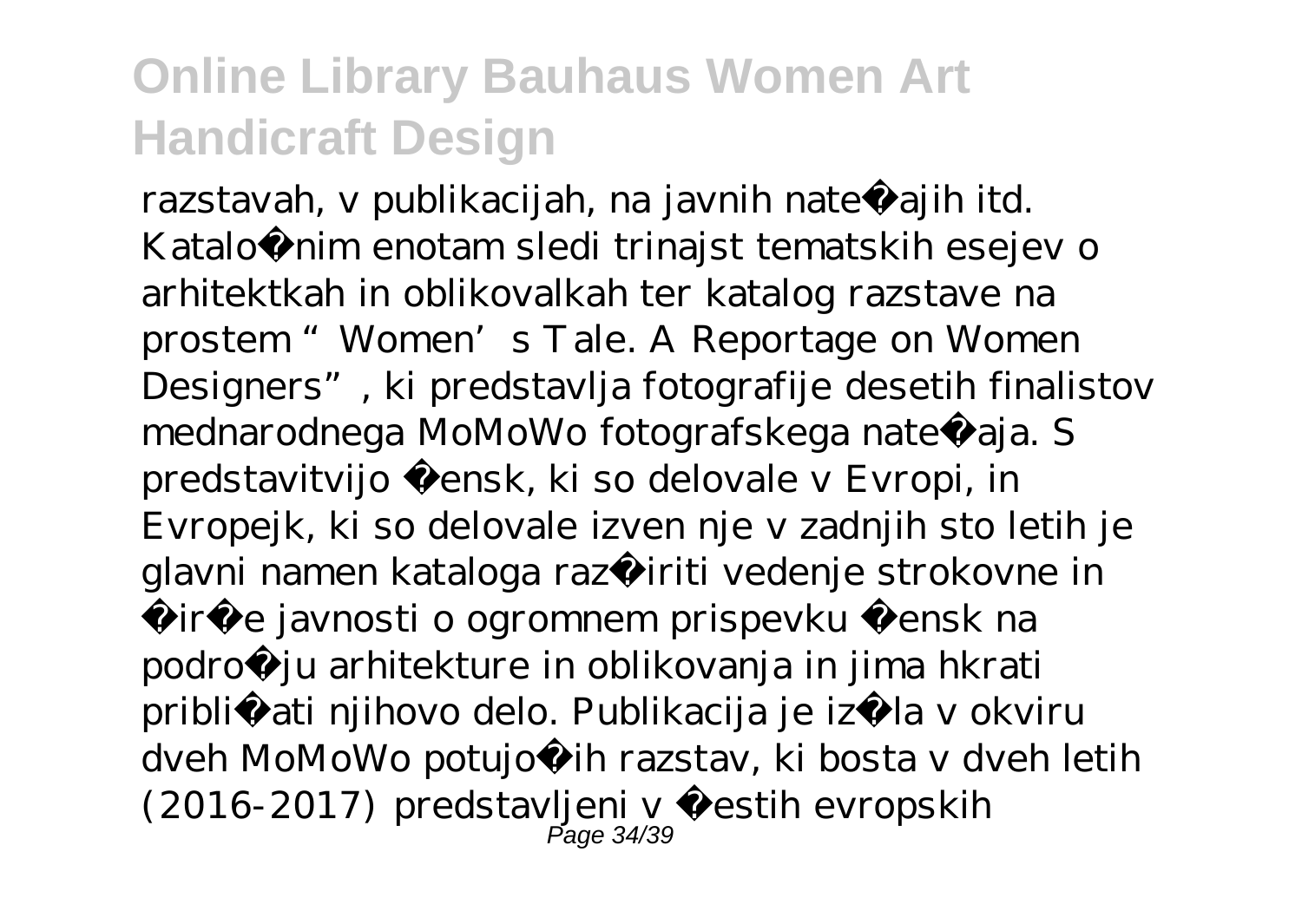državah: razstava "100 del v 100 letih. Evropejke na podro ju arhitekture in oblikovanja. 1918-2018", in razstava na prostem" Ženska zgodba. Reportaža o oblikovalkah".

An exploration of the Bauhaus school and its legacy in the context of the modernist period, including its wider influence on art, design, and education. Bauhaus Goes West is the story of cultural and artistic exchange between Germany and the West over a period of seventy years. It presents a view of the influential Bauhaus school in relation to the wider modernist period, distinguishing between the received idea of the Bauhaus and the documented reality. Initially, the Page 35/39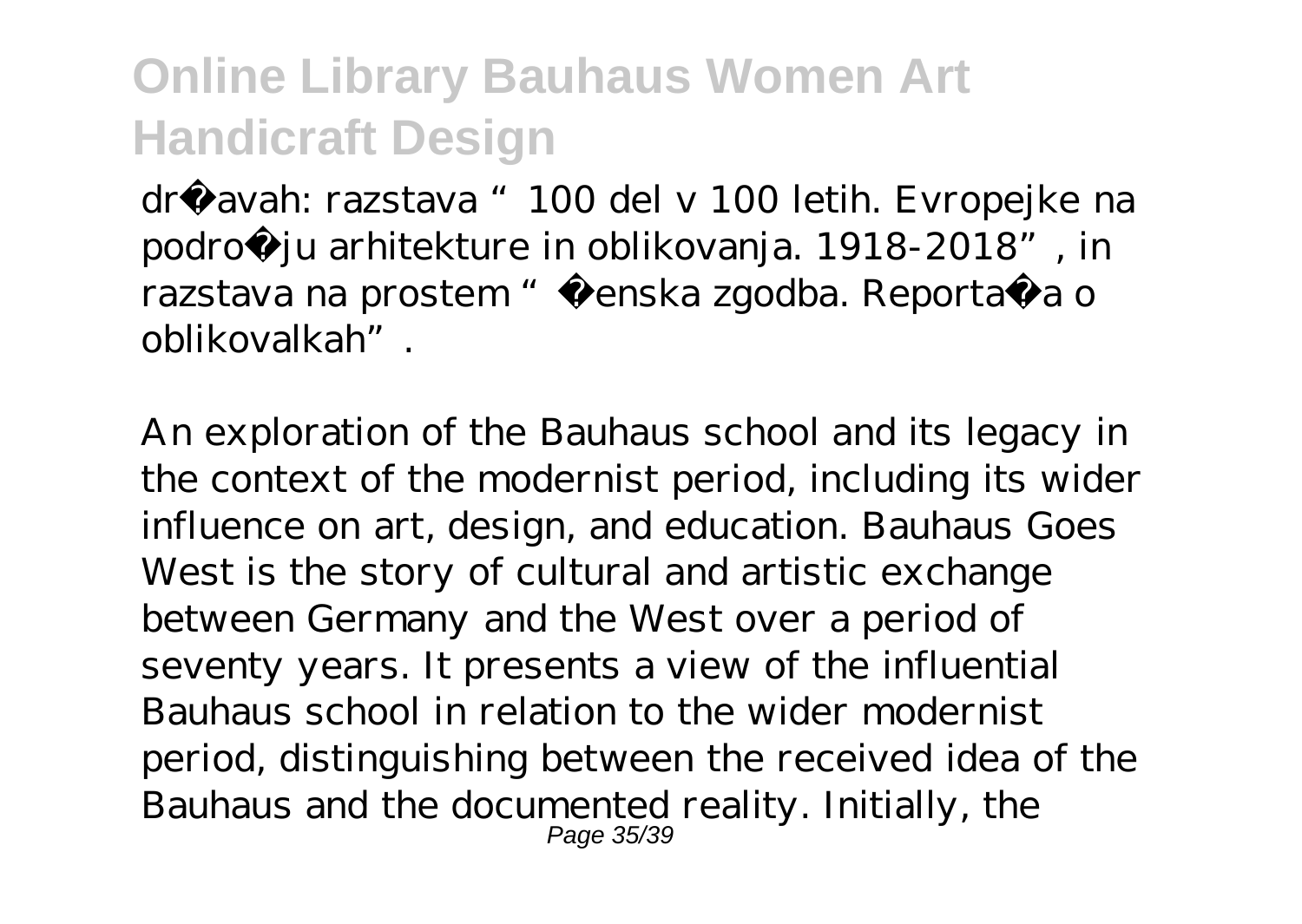Bauhaus was seen as an educational experiment, only later was it recognized as a style and a movement. Working from meticulous research, Alan Powers reexamines speculations about the reception and understanding of individuals connected with the Bauhaus school and what they ultimately achieved. Looking in greater detail at the theory and practice of art, design, and architecture between the arts and crafts movement and modernism, this book challenges the assumption that the 1920s represented a void of reactionary conservatism. Bauhaus Goes West offers an opportunity to recover some of the overlooked aspects of avant-garde that ran parallel with the work of the Bauhaus, such as the film-making of Francis Page 36/39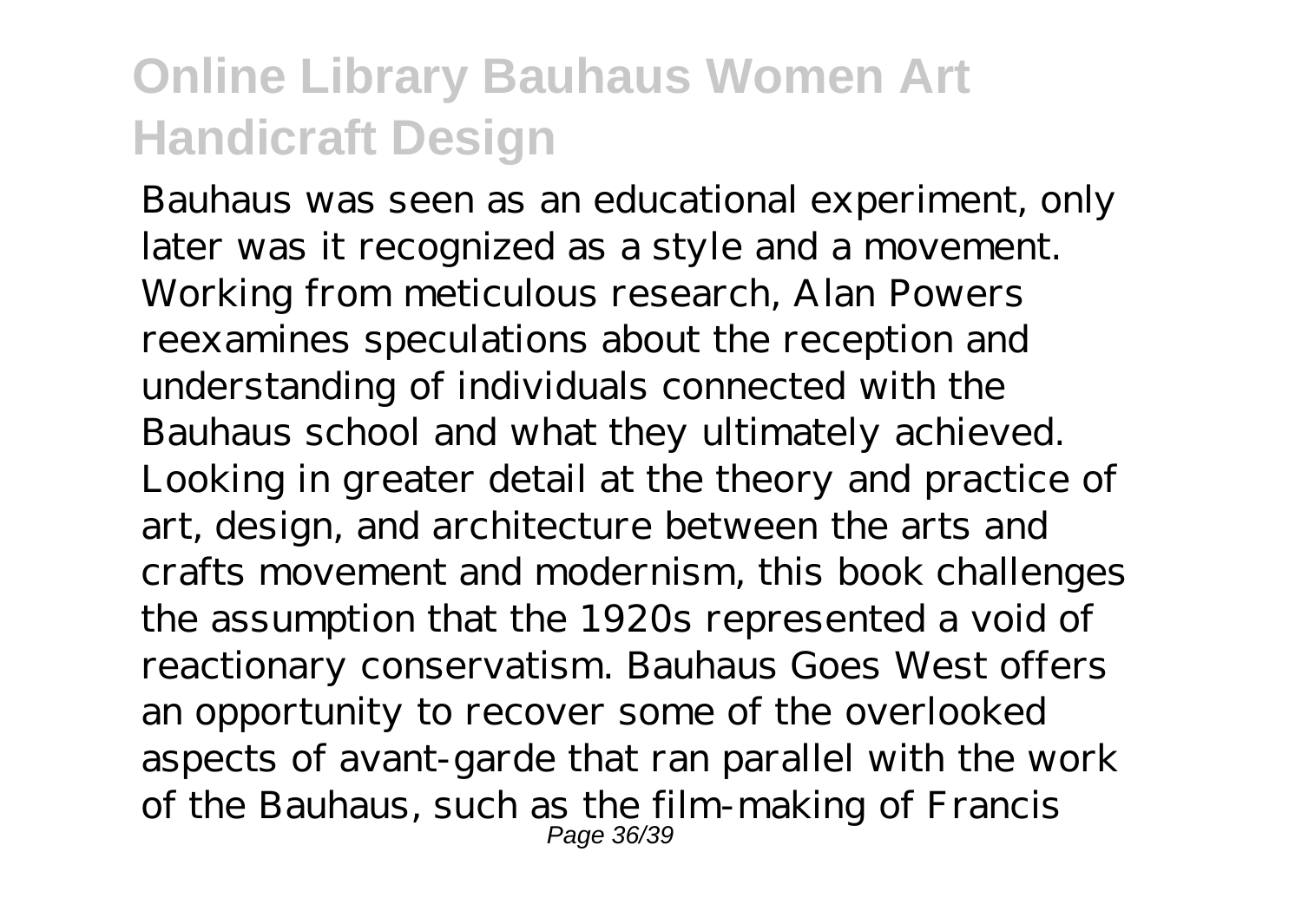Brugui re and Len Lye, and the development of art instruction for children under Marion Richardson and the London County Council.

Jugendstil, that is Germany's distinct engagement with the international Art Nouveau movement, is now firmly engrained in histories of modern art, architecture and design. Recent exhibitions and publications across the world explored Jugendstil's key protagonists and artistic centres to firmly anchor their activities within the trajectories of German modernism. Women, however, continue to be largely absent from these revisionist accounts. Jugendstil Women and the Making of Modern Design argues that women in fact actively Page 37/39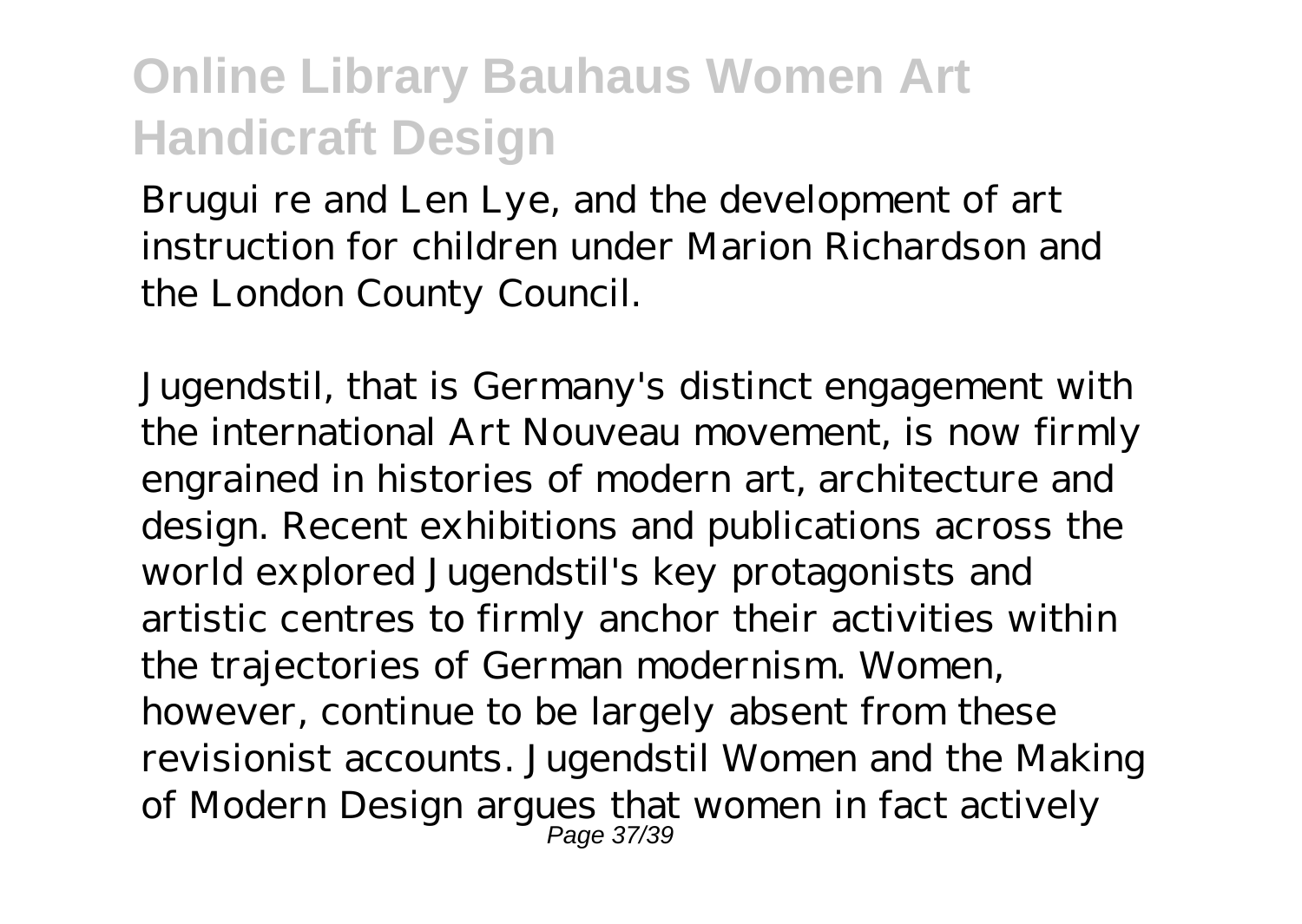participated in the cultural and socio-economic exchanges that generated German design responses to European modernity. By drawing on previously unpublished archival material and a series of original case studies including Elsa Bruckmann's Munich salon, the Photo Studio Elvira and the Debschitz School, the book explores women's important contributions to modern German culture as collectors, consumers, critics, designers, educators, and patrons. This book offers a new interpretation of this vibrant period by considering diverse manifestations of historical female agency that pushed against historically entrenched conventions and gender roles. The book's rigorous approach reshapes Jugendstil historiography by Page 38/39